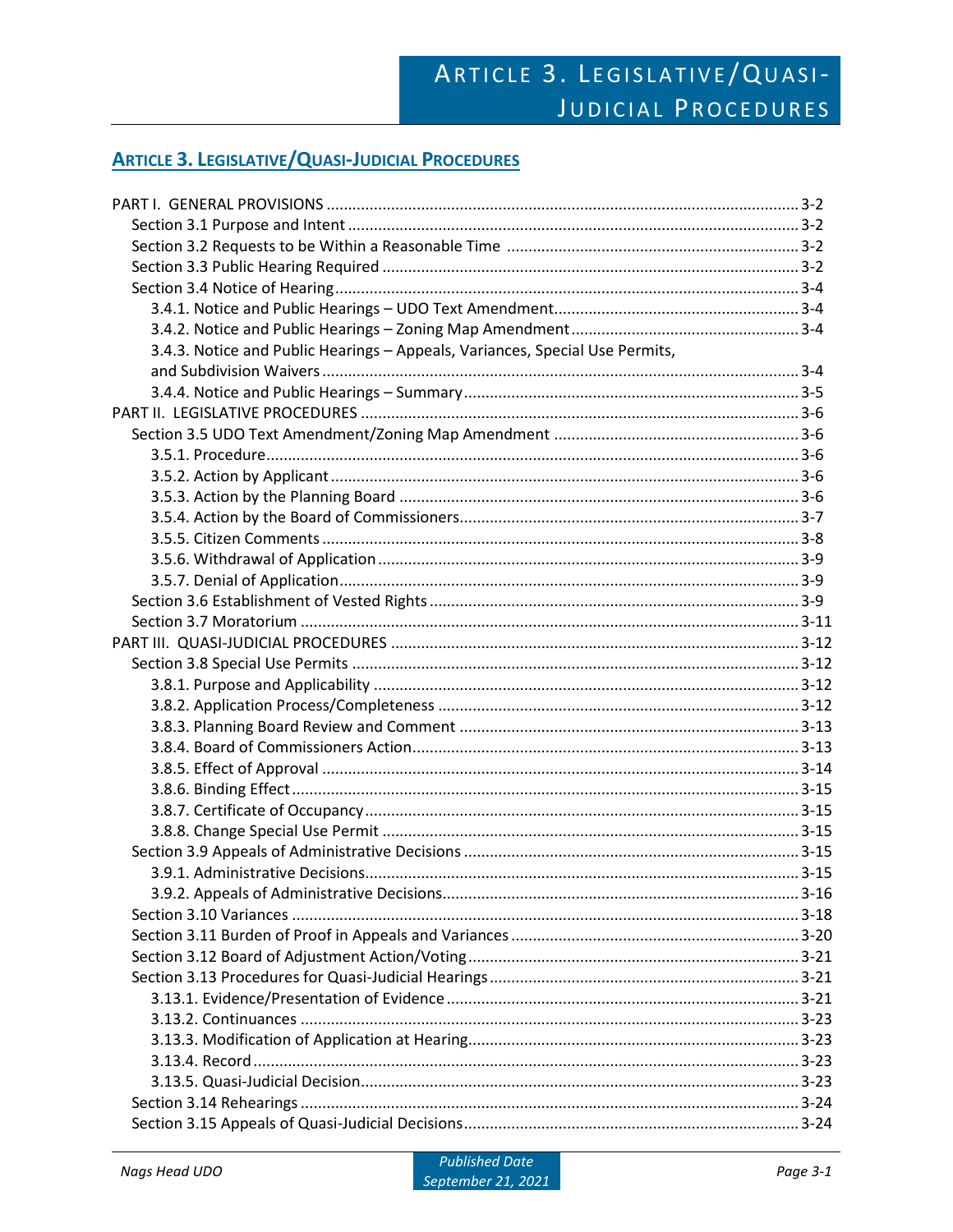# **PART I. GENERAL PROVISIONS**

# **SECTION 3.1 PURPOSE AND INTENT.**

Article 3, Legislative/Quasi-Judicial Procedures pertains to requirements for legislative and quasi-judicial procedures. Legislative procedures include UDO text and zoning map amendments. Quasi-judicial procedures include appeals, variances, special use permits, and subdivision waivers.

| <b>TABLE 3-1: REVIEW PROCEDURES</b><br>$R = RECOMMENDATION$<br>$\le$ > = PUBLIC HEARING<br>$D = DECISION$ |                                    |                                 |                                         |                                      |
|-----------------------------------------------------------------------------------------------------------|------------------------------------|---------------------------------|-----------------------------------------|--------------------------------------|
| <b>PROCEDURE</b>                                                                                          | <b>UDO</b><br><b>ADMINISTRATOR</b> | <b>PLANNING</b><br><b>BOARD</b> | <b>BOARD OF</b><br><b>COMMISSIONERS</b> | <b>BOARD OF</b><br><b>ADJUSTMENT</b> |
| <b>UDO Text Amendment</b>                                                                                 | R                                  | R                               | $<$ D $>$                               |                                      |
| <b>Zoning Map</b><br><b>Amendment</b>                                                                     | R                                  | R                               | $<$ D $>$                               |                                      |
| <b>Special Use Permit</b>                                                                                 | R                                  | R                               | $<$ D>                                  |                                      |
| <b>Appeal</b>                                                                                             | R                                  |                                 |                                         | $<$ D $>$                            |
| Variance                                                                                                  | R                                  |                                 |                                         | $<$ D>                               |
| <b>Subdivision Waiver</b>                                                                                 | R                                  | R                               | $<$ D $>$                               |                                      |

# **SECTION 3.2 REQUESTS TO BE WITHIN A REASONABLE TIMEFRAME.**

As provided in Article 2, Administrative, Legislative, & Quasi-Judicial Authority, the Planning Board, Board of Commissioners, and Board of Adjustment (as applicable) shall hear and decide all applications, appeals, and variance requests, within a reasonable timeframe, consistent with the need to follow regularly established agenda procedures, provide notice in accordance with Section 3.4, Notice of Hearing, and obtain the necessary information to make sound decisions.

# **SECTION 3.3 PUBLIC HEARING REQUIRED.**

*3.3.1.* Before making a decision on an application for an amendment, appeal, variance, special use permit, or subdivision waiver, the Board of Commissioners or Board of Adjustment (as appropriate) shall hold a public hearing on the application within a reasonable time. Holding the hearing within ninety (90) days of the submittal of a completed application (provided that the public advertising requirements are met) shall be presumed to be reasonable. Depending on the circumstances, a reasonable time may exceed 90 days. The required application and all supporting materials must be received by the UDO Administrator before an application is considered complete and a hearing scheduled.

*3.3.2.* The hearing shall be open to the public and all persons interested in the outcome of the application shall be given an opportunity to present evidence, the ability to make arguments, make motions, request continuances, cross-examine witnesses, and to call witnesses as delineated in NCGS 160D-1402.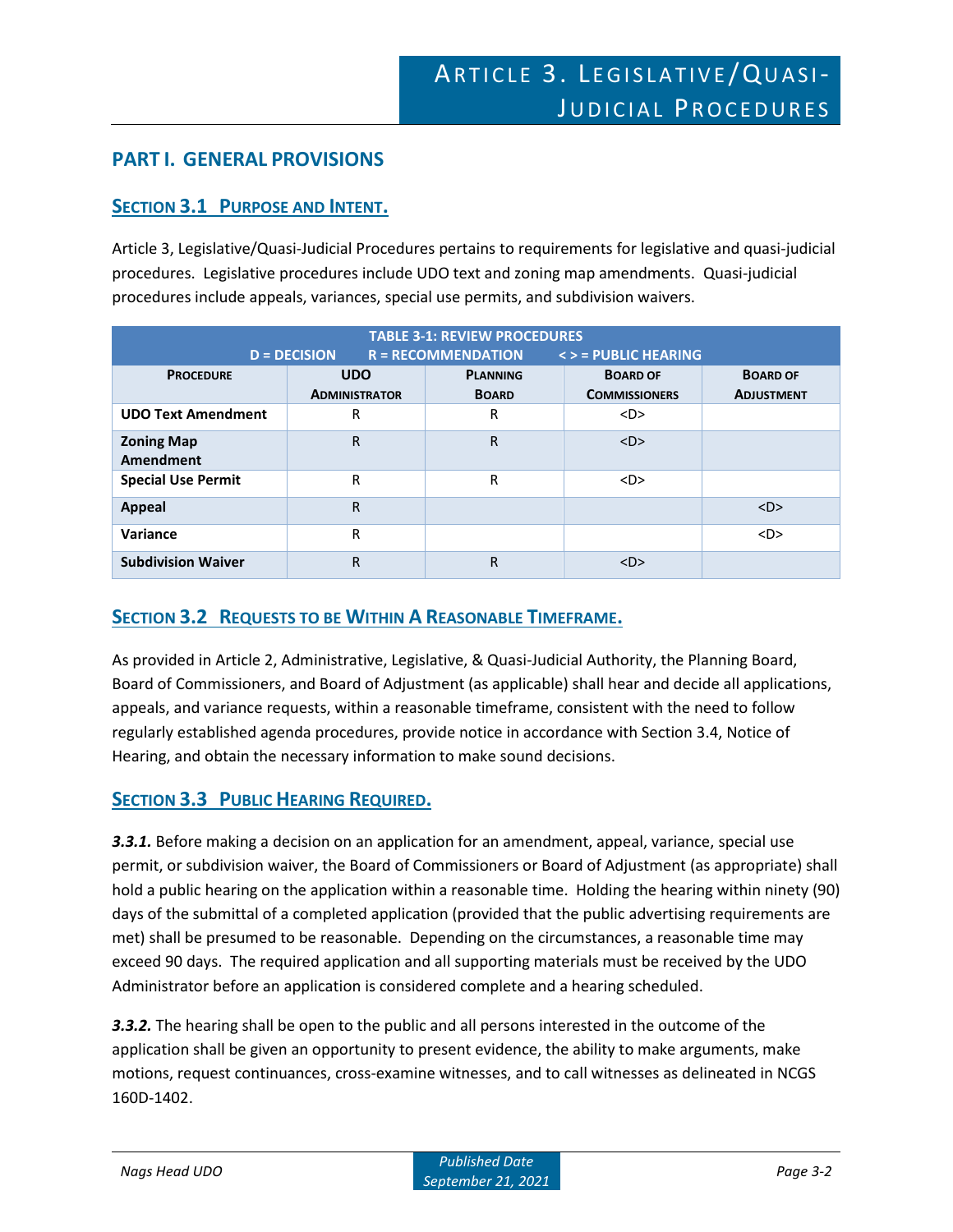*3.3.3.* The decision-making board may place reasonable and equitable limitations on the presentation of evidence and arguments and the cross-examination of witnesses so that the matter at issue may be heard and decided without undue delay. Any review body conducting the public hearing shall act in accord with any time limits established in this Ordinance or the body's own rules of procedure. Action shall be taken as promptly as possible in consideration of the interests of the applicant, the citizens of the Town, and shall include a recommendation or decision of approval, approval with conditions, or disapproval (whichever is appropriate).

*3.3.4.* The decision-making board may continue the hearing until a subsequent meeting and may keep the hearing open to take additional information up to the point a final decision is made. Notice shall be given in accordance with Table 3-3 in subsection 3.4.4. If the decision-making board recesses a regular, special, or emergency meeting held pursuant to the public notice given, and the time and place at which the meeting is to be continued is announced in open session, no further notice shall be required. Unless further specified, the continued hearing shall be at the next regular meeting.

*3.3.5.* The board may grant a continuance to any party for good cause shown or upon the board's own motion. Requests for continuances should be made in writing but may be made orally at a meeting of the board. The board chair may grant a continuance request prior to a meeting if the applicant or appellant makes a written request showing good cause. The chair may always defer ruling on such a request to allow for the decision to be made by the board.

*3.3.5.1. Good Cause.* Good cause for a continuance includes, but is not limited to: (a) the official issuing the decision subject to an appeal is unavailable; (b) there is insufficient membership of the board seated and present to hear a matter; or (c) if any party or the Town would be unduly prejudiced by the presentation of matters not presented in a notice of appeal.

*3.3.5.2. Re-notification Fees.* If notices of hearing have already been issued, the party granted a continuance is responsible for the administrative costs of noticing an additional hearing if such costs are incurred.

| <b>TABLE 3-2: REQUIRED PUBLIC HEARINGS</b><br><b>L = LEGISLATIVE PUBLIC HEARING</b><br>Q = QUASI-JUDICIAL PUBLIC HEARING |                               |                            |  |
|--------------------------------------------------------------------------------------------------------------------------|-------------------------------|----------------------------|--|
| <b>APPLICATION TYPE</b>                                                                                                  | <b>BOARD OF COMMISSIONERS</b> | <b>BOARD OF ADJUSTMENT</b> |  |
| <b>UDO Text Amendment</b>                                                                                                |                               |                            |  |
| <b>Zoning Map Amendment</b>                                                                                              |                               |                            |  |
| <b>Special Use Permit</b>                                                                                                | Q                             |                            |  |
| Appeal                                                                                                                   |                               | Q                          |  |
| Variance                                                                                                                 |                               | O                          |  |
| <b>Subdivision Waiver</b>                                                                                                |                               |                            |  |

# *3.3.6. Required Public Hearings - Summary.*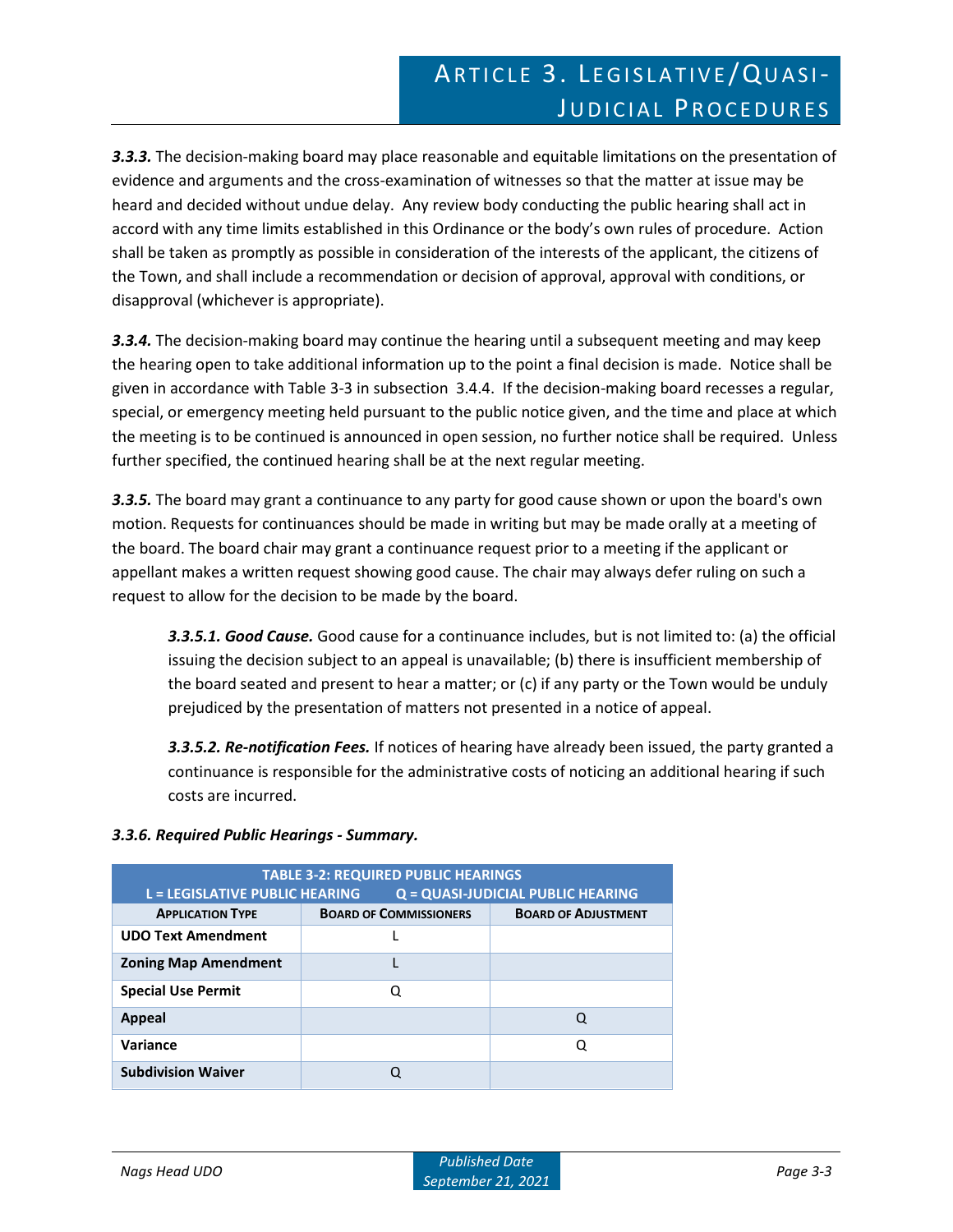# **SECTION 3.4 NOTICE OF HEARING.**

#### *3.4.1. Notice and Public Hearings – UDO Text Amendment.*

No amendment shall be adopted by the Board of Commissioners until after public notice and hearing consistent with the procedures and schedules established by Table 3-3 in subsection 3.4.4.

#### *3.4.2. Notice and Public Hearings - Zoning Map Amendment.*

*3.4.2.1.* In any case where the Board of Commissioners will consider a change in the zoning classification of a parcel of land, the party applying for the change in zoning classification shall submit, with the request for rezoning, a list of the names of the owners, their addresses, and the tax parcel numbers of the property involved in the change and all properties abutting the property to be considered for rezoning, as shown on the Dare County property tax listing. For the purpose of this section, properties are "abutting" even if separated by a street, railroad or other transportation corridor. The application shall be considered incomplete without such material.

*3.4.2.2.* The UDO Administrator shall post, publish, and mail (consistent with Table 3-3 in subsection 3.4.4) notification to the owners, on the supplied list required by Section 3.4.2.1., containing a description of the request and the time, date, and location of the public hearing. When multiple parcels are included in a proposed zoning map amendment, a posting of each individual site is not required, but the Town shall post sufficient notices to provide reasonable notice to interested persons. The UDO Administrator shall certify to the Board of Commissioners in writing that such notices have been made and such certification shall be deemed conclusive in the absence of fraud.

*3.4.2.3.* The first class mail notice required under subsections 3.4.2.1 and 3.4.2.2 of this section shall not be required if the zoning map amendment directly affects more than 50 properties, owned by a total of at least 50 different property owners, and the Town elects to use the expanded published notice. In this instance, the Town may elect to either make the mailed notice provided for in this section or may, as an alternative, elect to publish a notice of the hearing as referenced in Table 3-3 in subsection 3.4.4. (NCGS 160D-601), but provided that each advertisement shall not be less than one-half of a newspaper page in size. The advertisement shall only be effective for property owners who reside in the area of general circulation of the newspaper which publishes the notice. Property owners who reside outside of the newspaper circulation area, according to the address listed on the most recent Dare County property tax listing for the affected property, shall be notified according to the provisions of subsections 3.4.2.1 and 3.4.2.2.

#### *3.4.3. Notice and Public Hearings - Appeals, Variances, Special Use Permits, and Subdivision Waivers.*

*3.4.3.1.* Notice of evidentiary hearings conducted pursuant to Section 3.8, Special Use Permits, Section 3.9, Appeals of Administrative Decisions, Section 3.10, Variances, and Section 4.28,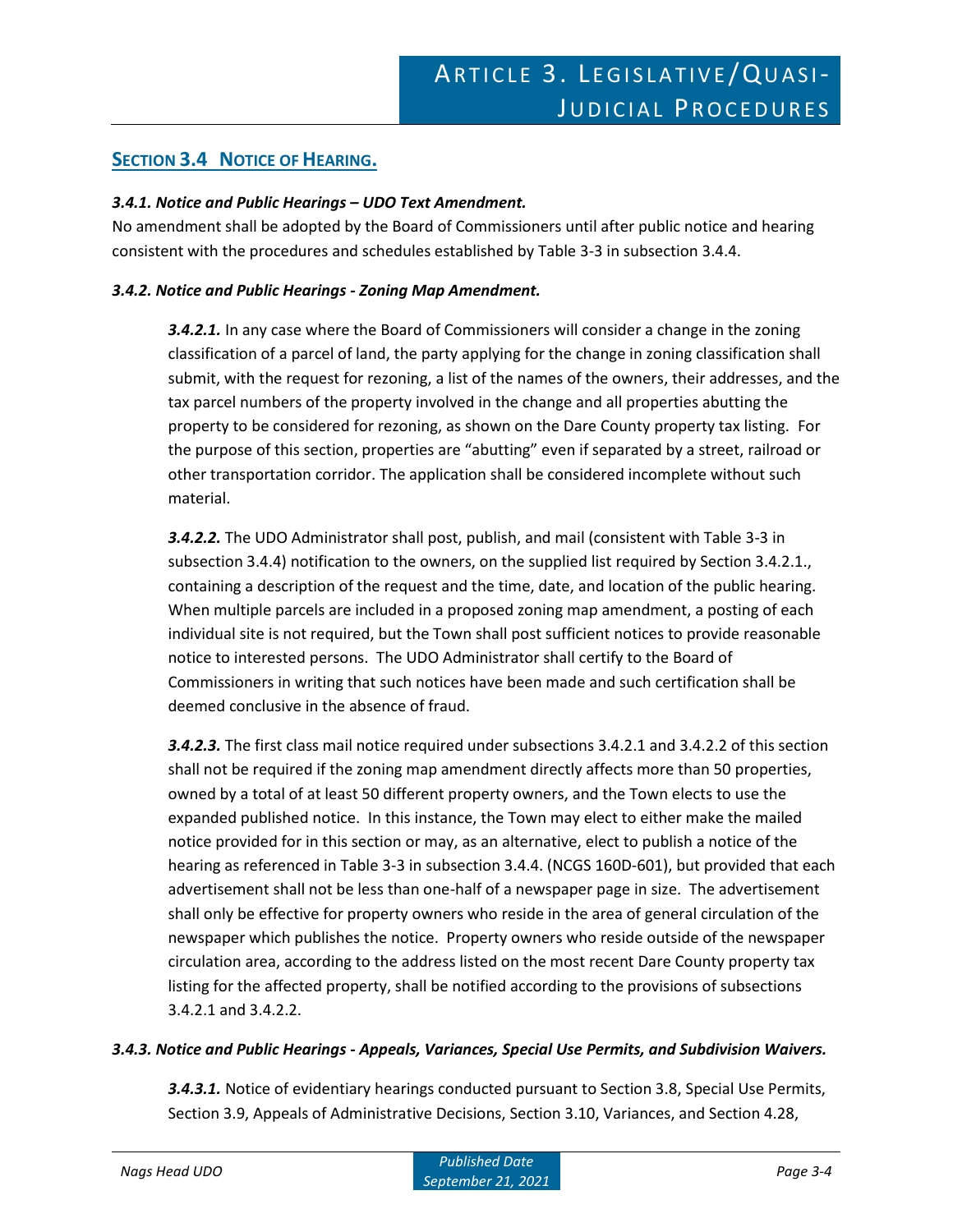Subdivision Waivers, shall be mailed to the person or entity whose appeal, application, or request is the subject of the hearing; to the owner of the property that is the subject of the hearing if the owner did not initiate the hearing; to the owners of all parcels of land abutting the parcel of land that is the subject of the hearing; and any other persons entitled to receive notice as provided by this UDO. In the absence of evidence to the contrary, the Town may rely on the Dare County property tax listing to determine owners of property entitled to mailed notice. The notice must be deposited in the mail at least 10 days, but not more than 25 days, prior to the date of the hearing. Within that same time period, the Town shall also prominently post a notice of the hearing on the site that is the subject of the hearing or on an adjacent street or highway right-of-way.

An evidentiary hearing that has been convened may be continued without further evidence. If an evidentiary hearing is set for a given date and a quorum of the board is not then present, the hearing shall be continued until the next regular meeting without further advertisement.

*3.4.3.2.* In the case of special use permits, notice shall be given to other potentially interested persons by publishing a notice in a newspaper having general circulation in the area one (1) time not less than 10 nor more than 25 days prior to the hearing.

*3.4.3.3.* The notice required by this section shall state the date, time, and place of the hearing, reasonably identify the lot(s) that is the subject of the application or appeal, and give a brief description of the action requested or proposed.

|  |  | 3.4.4. Notice and Public Hearings - Summary. |  |
|--|--|----------------------------------------------|--|
|  |  |                                              |  |

| <b>TABLE 3-3: PUBLIC NOTIFICATION TIMING REQUIREMENTS</b> |                                                    |                     |                      |  |
|-----------------------------------------------------------|----------------------------------------------------|---------------------|----------------------|--|
| <b>APPLICATION</b>                                        | <b>TYPES OF REQUIRED PUBLIC NOTICE</b>             |                     |                      |  |
| <b>TYPE</b>                                               | <b>PUBLISHED NOTICE</b>                            |                     | <b>POSTED NOTICE</b> |  |
| <b>UDO Text</b>                                           | Once a week for 2 successive calendar weeks, with  |                     |                      |  |
| Amendment                                                 | first notice between 10 and 25 days before hearing |                     |                      |  |
|                                                           |                                                    | Between 10 and 25   |                      |  |
| <b>Zoning Map</b>                                         | Once a week for 2 successive calendar weeks, with  | days before hearing | At least 10 days     |  |
| Amendment                                                 | first notice between 10 and 25 days before hearing | (exception – see    | before hearing       |  |
|                                                           |                                                    | subsection 3.4.2.3) |                      |  |
| <b>Special Use</b>                                        | Once a week for 2 successive calendar weeks, with  | Between 10 and 25   | At least 10 days     |  |
| Permit                                                    | first notice between 10 and 25 days before hearing | days before hearing | before hearing       |  |
| Appeal                                                    |                                                    | Between 10 and 25   | At least 10 days     |  |
|                                                           |                                                    | days before hearing | before hearing       |  |
| Variance                                                  |                                                    | Between 10 and 25   | At least 10 days     |  |
|                                                           |                                                    | days before hearing | before hearing       |  |
| <b>Subdivision</b>                                        |                                                    | Between 10 and 25   | At least 10 days     |  |
| <b>Waiver</b>                                             |                                                    | days before hearing | before hearing       |  |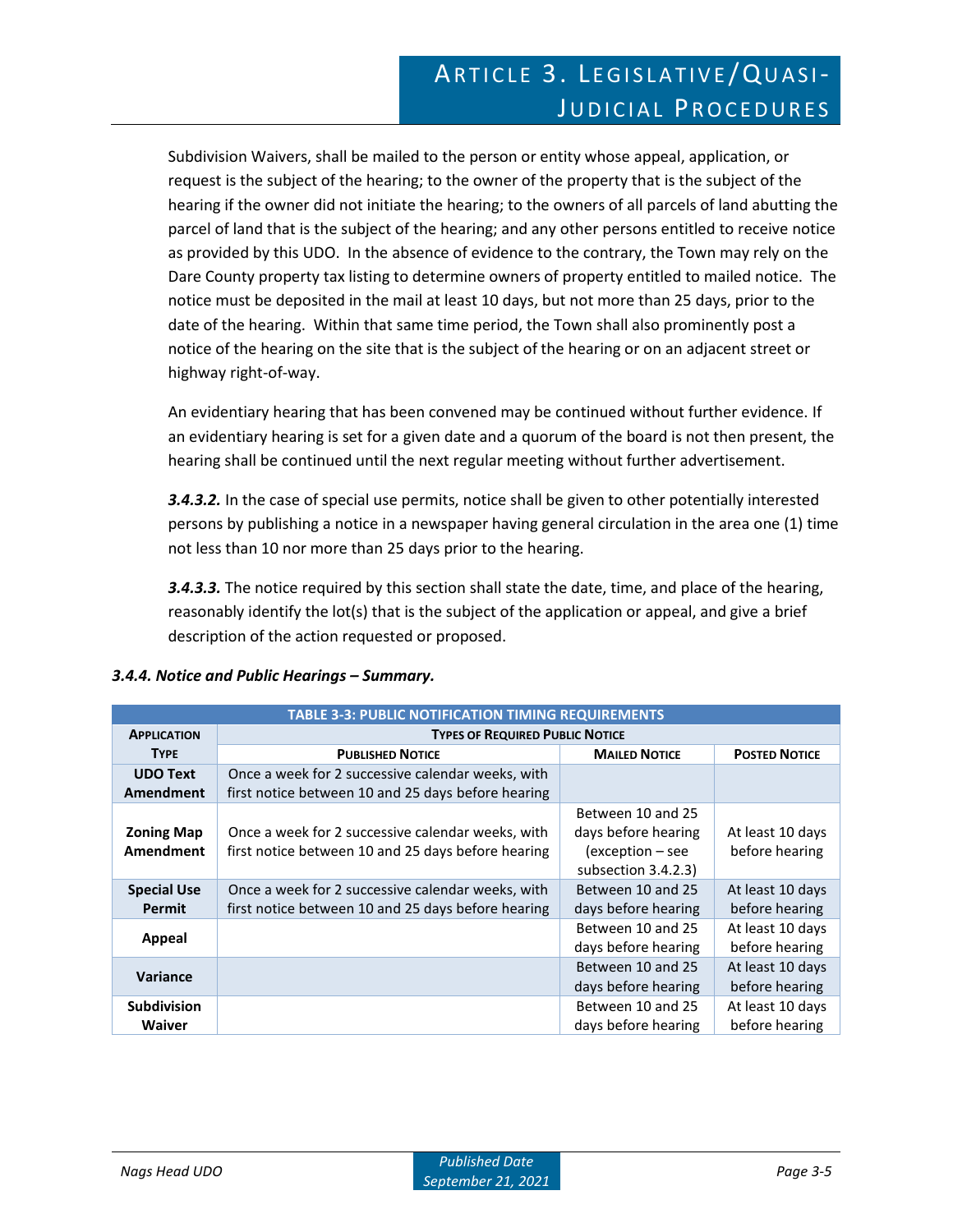# **PART II. LEGISLATIVE PROCEDURES**

### **SECTION 3.5 UDO TEXT AMENDMENT/ZONING MAP AMENDMENT.**

#### *3.5.1. Procedure.*

The Board of Commissioners may by ordinance amend, supplement, change, modify or repeal the regulations and maps of this UDO after public notice and hearing and compliance with any other applicable rules prescribed in this UDO. Such amendment may be initiated by motion of the Board of Commissioners, by motion of the Planning Board, or by application by any person within the zoning jurisdiction of the Town. A person submitting application for a zoning map amendment must be the owner, or an agent of the owner with the owner's written consent, of the property which is the subject of the proposed zoning map amendment. A notice of the hearing shall be given in accordance with Section 3.4, Notice of Hearing. As used in this section, "comprehensive plan" includes a unified development ordinance and any other officially adopted plan that is applicable.

#### *3.5.2. Action by Applicant.*

The following action shall be taken by the applicant:

*3.5.2.1.* For any proposed text amendment, the application shall provide the name(s) and address(es) of the applicant(s) and the actual text of the proposed amendment in a form such that one can determine what provisions of this UDO will be changed and how they will be changed by the amendment.

*3.5.2.2.* An application for any map change or amendment shall contain a description and statement of the present and proposed zoning regulation or district boundary to be applied, the name(s) and address(es) of the applicant(s), the owner (s) of the parcel of land involved in the change if different from the applicant, and all adjacent property owners as shown on the Dare County property tax listing. If the applicant for a map change or amendment is not the property owner, documentation shall be provided in accordance with subsection 3.5.1.

*3.5.2.3.* One (1) hard copy and one (1) electronic copy of such application shall be filed with the UDO Administrator not later than 45 calendar days prior to the Planning Board meeting at which the applicant desires for the application to be considered.

#### *3.5.3. Action by the Planning Board.*

*3.5.3.1.* Every proposed amendment, UDO text amendment or zoning map amendment, shall be referred to the Planning Board for its recommendation and report. The Board of Commissioners is not bound by the recommendations, if any, of the Planning Board.

*3.5.3.2.* Prior to the consideration by the Board of Commissioners of a proposed UDO text amendment or zoning map amendment, the Planning Board shall advise and comment on whether the proposed amendment is consistent with the Comprehensive Plan. The Planning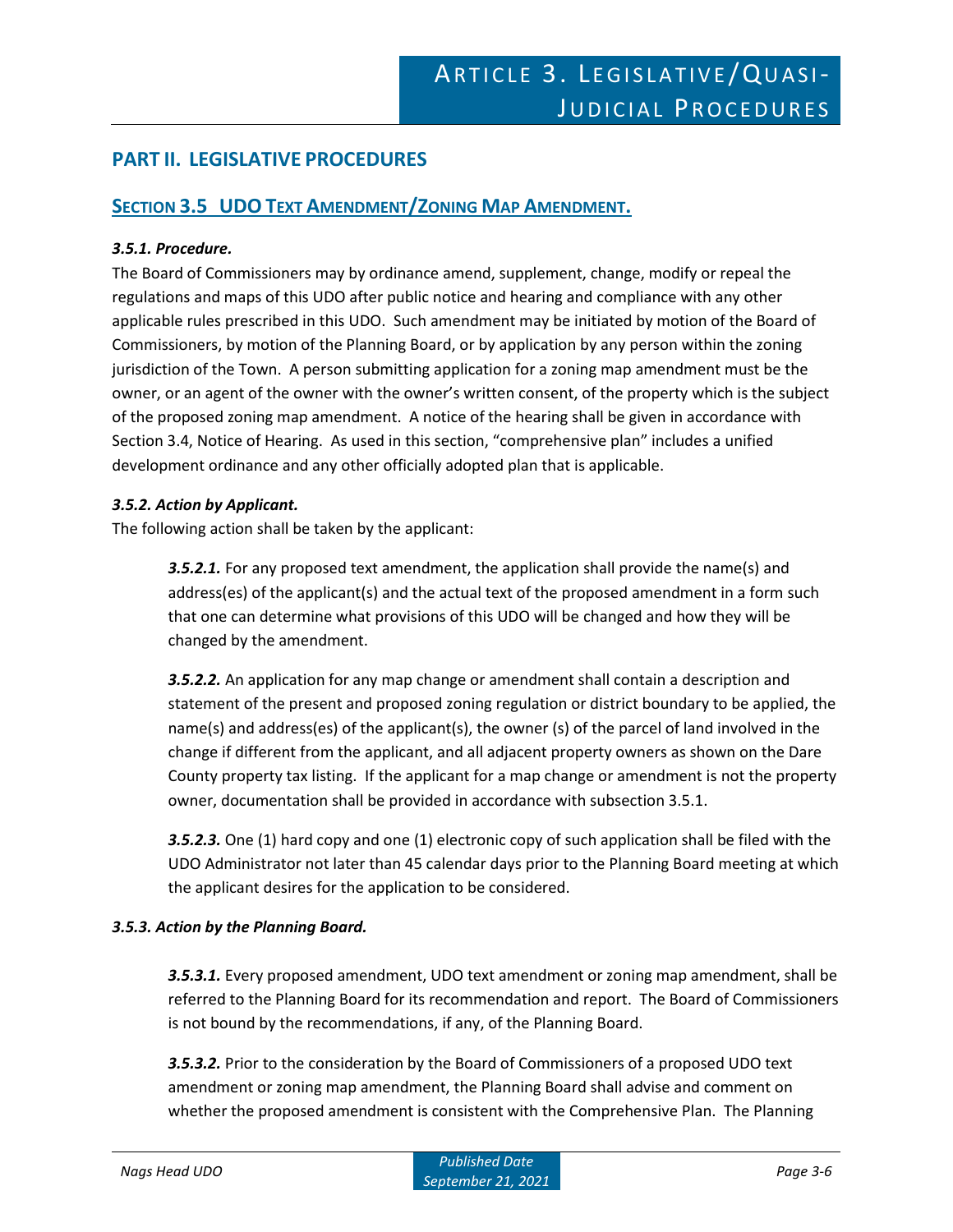Board shall provide a written recommendation, certified by the UDO Administrator, to the Board of Commissioners that addresses plan consistency and other matters as deemed appropriate by the Planning Board, but a comment by the Planning Board that a proposed amendment is inconsistent with the Comprehensive Plan shall not preclude consideration or approval of the proposed amendment by the Board of Commissioners.

*3.5.3.3.* Members of the Planning Board shall not vote on recommendations regarding any UDO text amendment or zoning map amendment where the outcome of the matter being considered is reasonably likely to have a direct, substantial, and readily identifiable financial impact on the member.

#### *3.5.4. Action by the Board of Commissioners.*

Action upon an UDO text amendment or zoning map amendment, including the scheduling of a public hearing, will be at the discretion of the Board of Commissioners.

*3.5.4.1.* Before an item is placed on the consent agenda to schedule a public hearing, the Planning Board's recommendation on each proposed amendment must be received by the Board of Commissioners. If no recommendation is received from the Planning Board within 30 days from the date when submitted to the Planning Board, the petitioner may take the proposal to the Board of Commissioners without a recommendation from the Planning Board. However, the Planning Board may request the Board of Commissioners to delay final action on the amendment until such time as the Planning Board can present its recommendations. No such limitations shall apply to applications or requests submitted by Town staff or any Town Board.

*3.5.4.2.* After receiving a recommendation from the Planning Board on a proposed amendment, the Board of Commissioners may proceed to vote on the proposed ordinance, refer it to a committee for further study, or take any other action consistent with its usual rules of procedure.

*3.5.4.3.* The Board of Commissioners is not required to take final action on a proposed amendment within any specific period of time. Final action on an UDO text amendment or zoning map amendment submitted by third parties will be taken within a reasonable time. Final action taken within 90 days of the public hearing before the Board of Commissioners shall be presumptively reasonable.

*3.5.4.4.* No member of the Board of Commissioners shall vote on any zoning map amendment or UDO text amendment where the outcome of the matter being considered is reasonably likely to have a direct, substantial and readily identifiable financial impact.

*3.5.4.5.* Prior to adopting or rejecting any UDO text and/or map amendment, the Board of Commissioners shall adopt one of the following statements which shall not be subject to judicial review.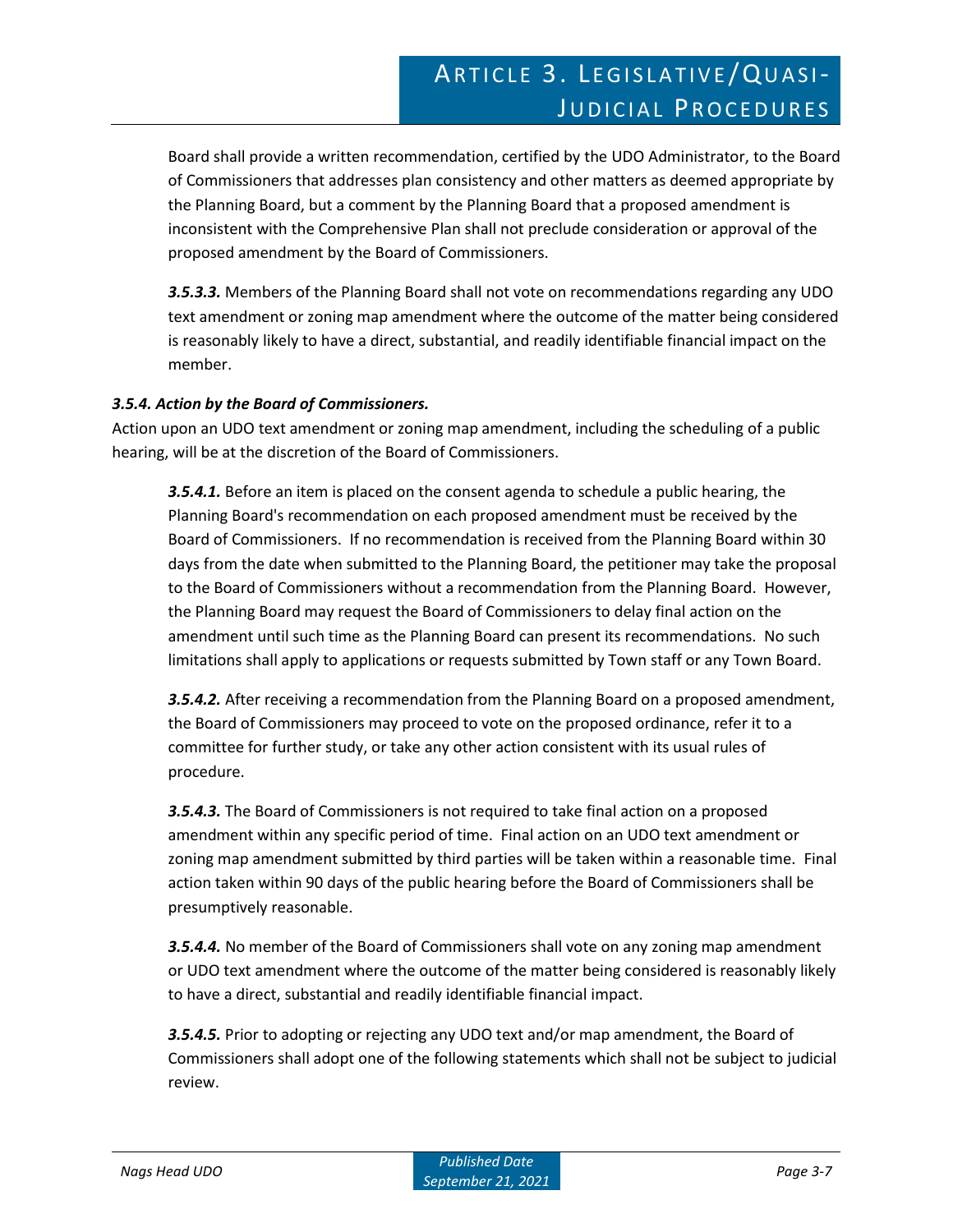*3.5.4.5.1.* A statement approving the amendment and describing its consistency with the adopted Comprehensive Plan and explaining why the action taken is reasonable and in the public interest.

*3.5.4.5.2.* A statement rejecting the amendment and describing its inconsistency with the adopted Comprehensive Plan and explaining why the action taken is reasonable and in the public interest.

*3.5.4.5.3.* A statement approving the amendment and containing at least all of the following:

*3.***5.4.5.3.1.** A declaration that the approval is also deemed an amendment to the Comprehensive Plan. The Board of Commissioners shall not require any additional request or application for amendment to the Comprehensive Plan.

*3.5.4.5.3.2.* An explanation of the change in conditions the Board of Commissioners took into account in amending the UDO to meet the development needs of the community.

*3.5.4.5.3.3.* Why the action was reasonable and in the public interest.

*3.5.4.6.* In deciding whether to adopt a proposed amendment to this UDO, the central issue before the Board of Commissioners is whether the proposed amendment advances the public health, safety, or welfare. When considering proposed map amendments:

*3.5.4.6.1.* The Board of Commissioners shall consider the entire range of permitted uses in the requested classification.

*3.5.4.7.* For map amendments, with respect to statements of reasonableness made under Sections 3.5.4.5.1., 3.5.4.5.2., and 3.5.4.5.3., such statements may consider, among other factors, (i) the size, physical conditions, and other attributes of the area proposed to be rezoned, (ii) the benefits and detriments to the landowners, the neighbors, and the surrounding community, (iii) the relationship between the current actual and permissible development on the tract and adjoining areas and the development that would be permissible under the proposed amendment; (iv) why the action taken is in the public interest; and (v) any changed conditions warranting the amendment.

### *3.5.5. Citizen Comments.*

This ordinance may from time to time be amended, supplemented, changed, modified, or repealed. If any resident or property owner in the Town submits a written statement regarding a proposed amendment, modification, or repeal to this UDO to the Town Clerk at least two business days prior to the proposed vote on such change, the Town Clerk shall deliver such written statement to the Board of Commissioners. If the proposed change is the subject of a quasi-judicial proceeding under NCGS 160A-388, the Town Clerk shall provide only the names and addresses of the individuals providing written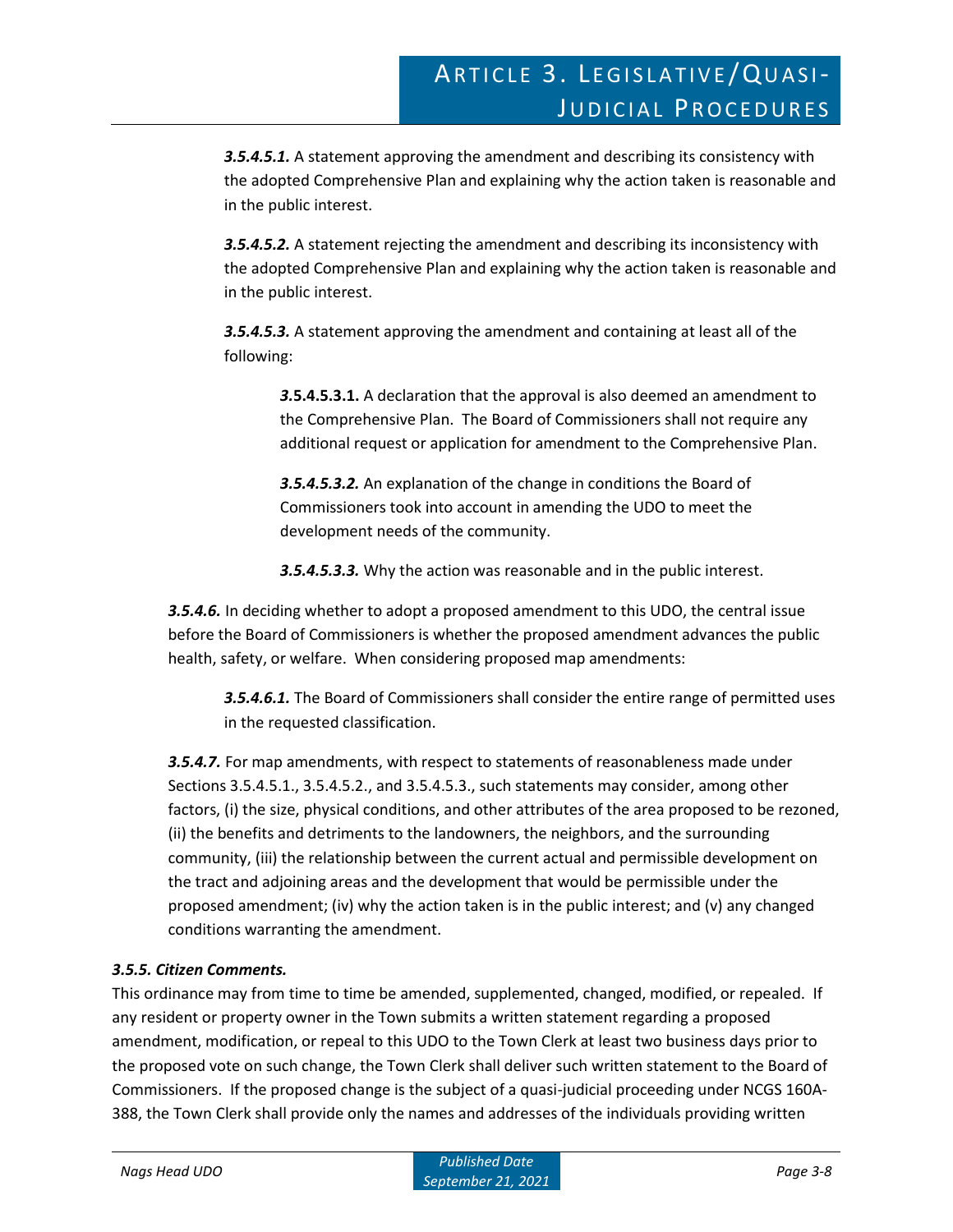comment, and the provision of such names and addresses to all members of the Board shall not disqualify any member of the Board from voting.

#### *3.5.6. Withdrawal of Application.*

An applicant may withdraw his or her application at any time by written notice to the UDO Administrator and may resubmit at a subsequent date in compliance with the submittal schedule contained herein. These limitations shall not apply to the withdrawal of an application submitted by Town staff or any Town Board.

#### *3.5.7. Denial of Application.*

When the Board of Commissioners denies an application, the Board shall not consider another application for the same or similar amendment until the expiration of a 12-month period, extending from the date of denial. If the request involves a zoning map amendment request, no similar amendment request affecting the same property or a portion thereof, shall be considered within the same time period. No such limitations shall apply to applications or requests submitted by Town staff or any Town Board.

# **SECTION 3.6 ESTABLISHMENT OF VESTED RIGHTS.**

*3.6.1.* A vested right, in accordance with NCGS 160D-108, may be established upon the approval or conditional approval of a site-specific development plan by the Board of Commissioners in accordance with the provisions outlined in this section. Approval by the Board of Commissioners of a site-specific development plan shall follow the procedural requirements for the issuance of a special use permit as outlined in Section 3.8, Special Use Permits. Changes in or modifications to an approved site-specific development plan shall be made only with the concurrence of the Board of Commissioners in accordance with the provisions of subsection 3.8.8. A right which has been vested as provided for in this section shall, as a general rule, remain valid for two (2) years and shall attach to and run with the land. A vested right shall expire at the end of two (2) years if no building permit applications have been filed with the Town to construct the use or uses proposed in the approved site-specific development plan. If building permits are issued, the provisions of NCGS 160D-1109 and NCGS 160D-1113 shall apply, except that a building permit shall not expire or be revoked because of the lack of progress during the two-year vesting period.

*3.6.2.* Unless otherwise specifically provided, or unless clearly required by the context, the words and phrases defined in this subsection shall have the meaning indicated when used in this section.

*3.6.2.1. Landowner.* Any owner of a legal or equitable interest in real property, including the heirs, devisees, successors, assigns, and personal representative of such owner. The landowner may allow a person holding a valid option to purchase to act as his agent or representative for purposes of submitting a proposed site-specific development plan.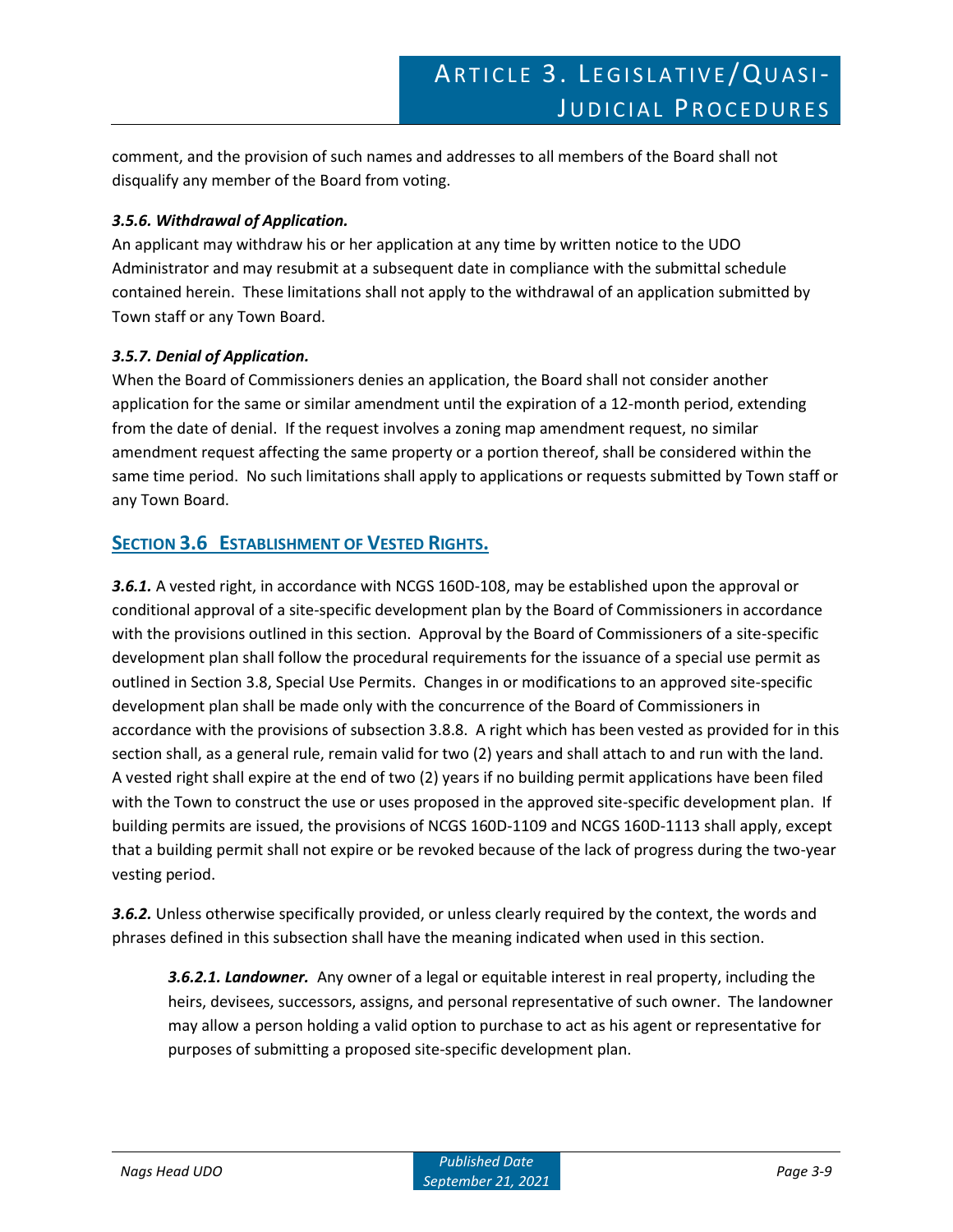*3.6.2.2. Property.* All real property subject to the regulations and restrictions of this Ordinance as well as the zoning district boundaries established by this Ordinance and depicted on the official zoning map.

*3.6.2.3. Site-Specific Development Plan.* A site-specific development plan which has been submitted to the Town by a landowner in accordance with NCGS 160A-385.1(b)(5) describing in detail the type and intensity of use for a specific parcel or parcels of property. Such plan shall be in the form of a site plan required to obtain a special use permit and shall include the information required by subsection 3.8.2 and Article 4, Development Review Process. All sitespecific development plans require the consideration and approval of the Board of Commissioners.

*3.6.2.4. Vested Right.* The right to undertake and complete the development and use of property under the terms and conditions of an approved site specific development plan.

*3.6.3.* A vested right shall be deemed established upon the effective date of approval by the Board of Commissioners of a site-specific development plan. Following the approval of a site-specific development plan, the UDO Administrator shall issue a vested right certificate to the landowner which indicates the duration of the vesting period, the conditions, if any, imposed by the Board of Commissioners on the approval of the site-specific development plan, and any other information determined by the UDO Administrator to be necessary to administer the vested right.

*3.6.4.* A vested right shall confer upon the landowner the right to undertake and complete the development and use of the property as delineated in the approved site-specific development plan. The Board of Commissioners may approve a site-specific development plan upon such terms and conditions as may be determined necessary to protect the public health, safety, and welfare. Failure to comply with the approved terms and conditions shall result in a forfeiture of vested rights.

*3.6.5.* A vested right, once established or provided for in this section, precludes any zoning action by the Town which would change, alter, impair, prevent, diminish, or otherwise delay the development or use of the property as set forth in this approved site-specific development plan, except:

*3.6.5.1.* With the written consent of the affected landowner;

*3.6.5.2.* Upon findings, by ordinance after notice and a public hearing, that natural or man-made hazards in the immediate vicinity of the property, if uncorrected, would pose a serious threat to the public health, safety, and welfare if the project were to proceed as contemplated in the sitespecific development plan;

*3.6.5.3.* To the extent that the affected landowner receives compensation for all costs, expenses, and other losses incurred by the landowner, including, but not limited to, all fees paid in consideration of financing, and all architectural, planning, marketing, legal, and other consultant's fees incurred after approval by the Town, together with interest thereon at the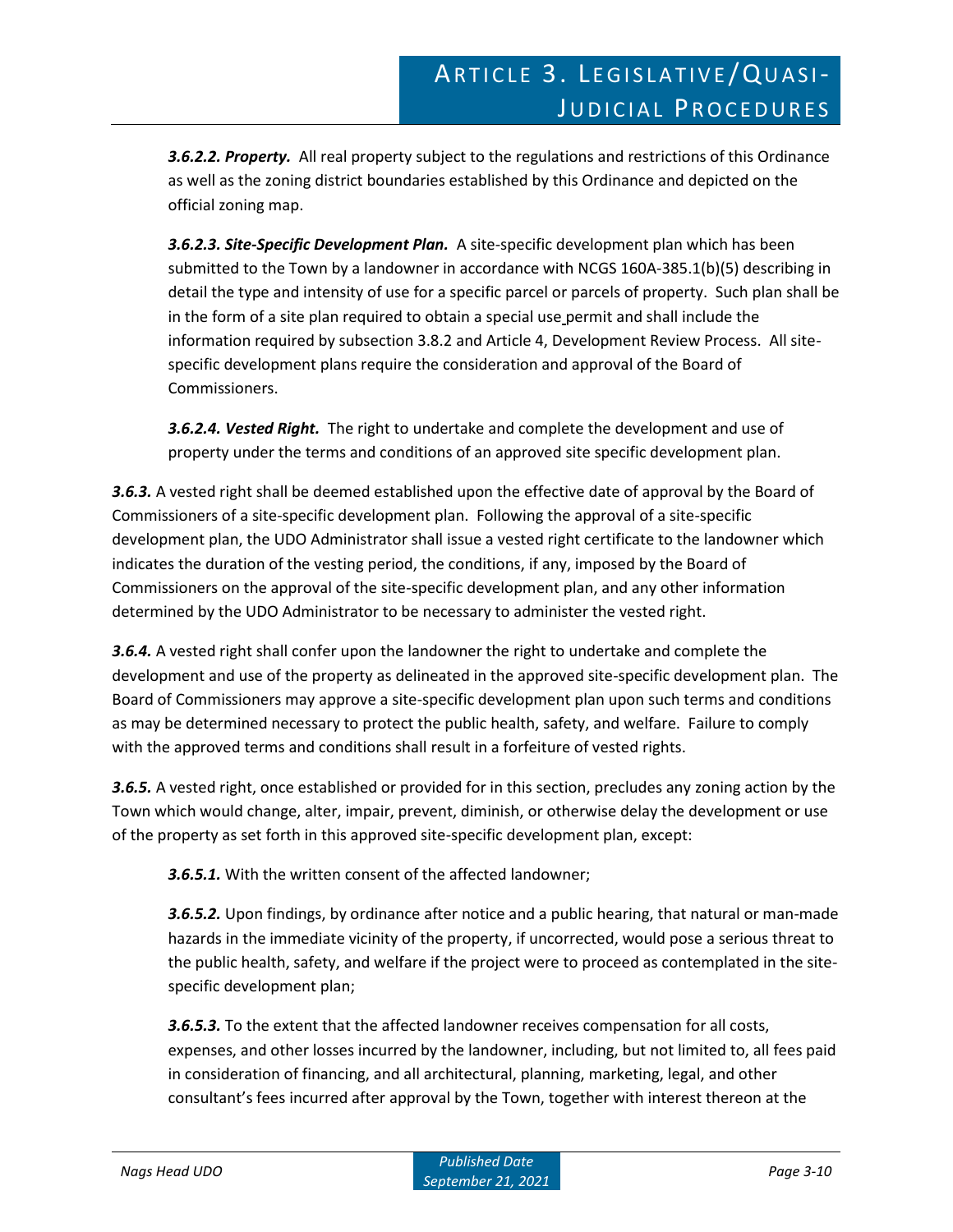legal rate until paid. Compensation shall not include any diminution in the value of the property which is caused by such action;

*3.6.5.4.* Upon findings, by ordinance after notice and a public hearing, that the landowner or his representative intentionally supplied inaccurate information or made material misrepresentations which made a difference in the approval by the Town of the site-specific development plan; or

*3.6.5.5.* Upon the enactment or promulgation of a state or federal law or regulation which precludes development as contemplated in the site-specific development plan, in which case the Town may modify the affected provisions, upon a finding that the change in state or federal law has a fundamental effect on the plan, by ordinance after notice and a public hearing.

*3.6.6.* The establishment of a vested right shall not preclude the application of overlay zoning which imposes additional requirements but does not affect the allowable type or intensity of use, or ordinances or regulations which are general in nature and are applicable to all property subject to land use regulation by the Town, including, but not limited to, building, fire, plumbing, electrical, and mechanical codes.

*3.6.7.* Notwithstanding any provisions of this section, the establishment of a vested right shall not preclude, change, or impair the authority of the Town to enforce provisions of this Ordinance governing nonconforming situations or uses.

*3.6.8.* A vested right obtained under this section is not a personal right but shall attach to and run with the applicable property. After approval of a site-specific development plan, all successors to the original landowner shall be entitled to exercise such vested rights.

*3.6.9.* The Town shall not require a landowner to waive his vested rights as a condition of developmental approval.

# **SECTION 3.7 MORATORIUM.**

The Town may adopt temporary moratoria on any Town development approval required by law in accordance with NCGS 160D-107.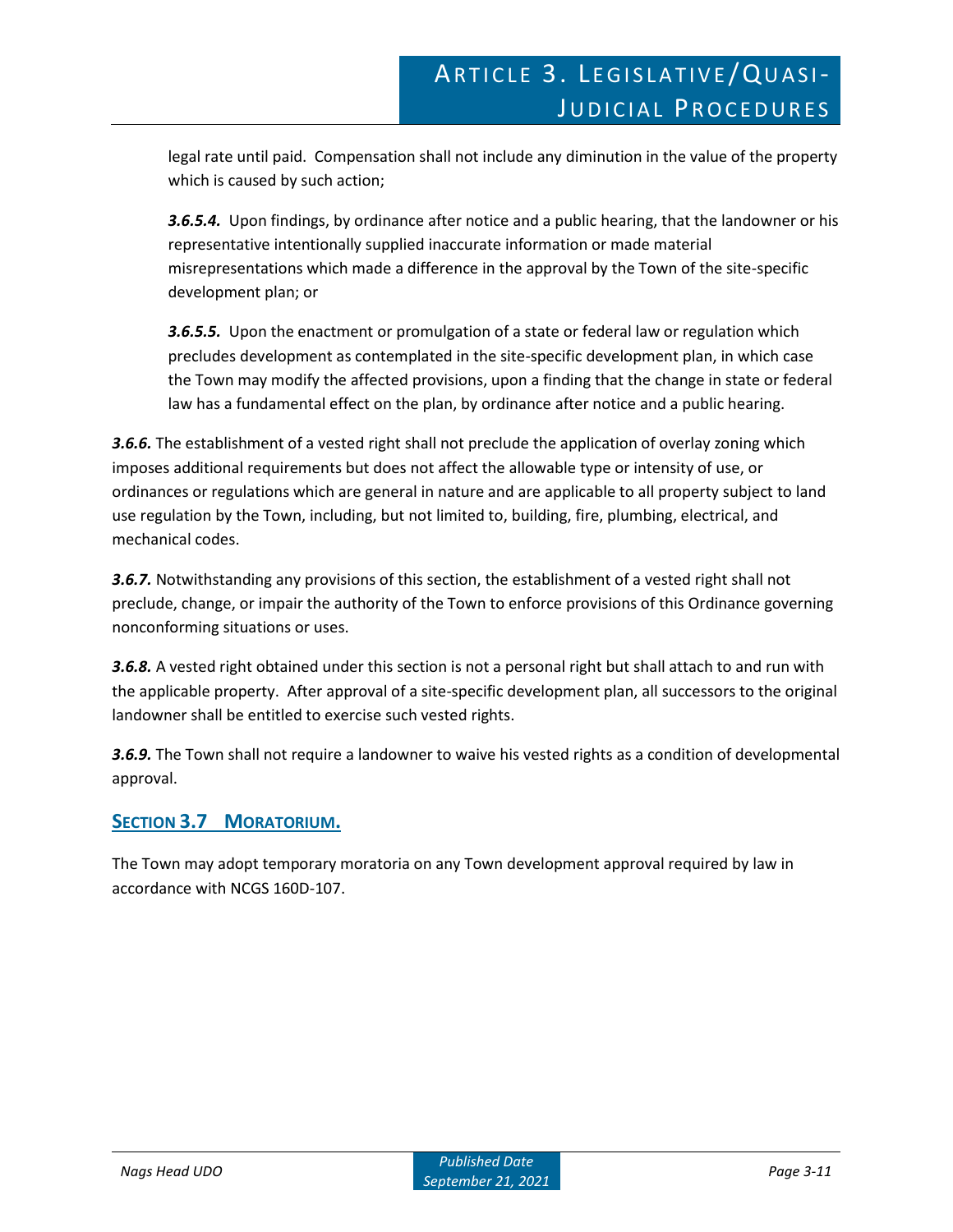# **PART III. QUASI-JUDICIAL PROCEDURES**

# **SECTION 3.8 SPECIAL USE PERMITS.**

#### *3.8.1. Purpose and Applicability.*

This Ordinance provides for a number of uses to be located by-right in each general zoning district subject to the use meeting certain prescriptive criteria including area, height, yard requirements, buffering, and off-street parking and loading requirements. In addition to these uses, this Ordinance allows certain uses subject to the issuance of a special use permit which, without additional careful consideration, may not be consistent with the goals of the community. The special use permit allows the Board to establish conditions which will mitigate any negative effects of the proposed use on adjacent properties or to the community at-large. The Board of Commissioners' consideration of special use permits are quasi-judicial decisions. The purpose of having the uses be conditional is to ensure that they would be compatible with surrounding development and in keeping with the purposes of the general zoning district in which they are located and would meet other criteria as set forth in this section.

#### *3.8.2. Application Process/Completeness.*

*3.8.2.1.* The deadline for which a special use permit application shall be filed with the UDO Administrator is not later than 45 calendar days prior to the Planning Board meeting at which the application will be heard. Permit application forms shall be determined and prepared by the UDO Administrator. Such forms are available upon request made to the UDO Administrator. In the course of evaluating the proposed special use, the Planning Board or Board of Commissioners may request additional information from the applicant to determine whether the applicant has met the requirements of this UDO. With the applicant's agreement, the Board may continue the hearing until such time as the applicant can provide the information. Without the agreement of the applicant, the Board may make a determination of whether the UDO requirements are met for permit issuance. In that case, the applicant bears the risk that their evidence could be insufficient to the met UDO requirements and that had they provided the information requested they might have cured a deficiency.

*3.8.2.2.* The written application shall include a listing of the names and addresses of all abutting property owners affected being the subject of the special use application. The list shall be supplied by the applicant and shall be current according to the most recent Dare County property tax listing. The Board of Commissioners shall hold a public hearing on the special use permit request after providing notice as required by Section 3.4, Notice of Hearing.

*3.8.2.3.* No application shall be deemed complete unless it contains or is accompanied by a site plan, if applicable, drawn to scale which complies with the site plan requirements contained in Article 4, Development Review Process and a fee as specified in subsection 3.3.1.

*3.8.2.4.* Eight (8) hard copies and one (1) digital copy of the application, and all attachments and maps, shall be submitted to the UDO Administrator.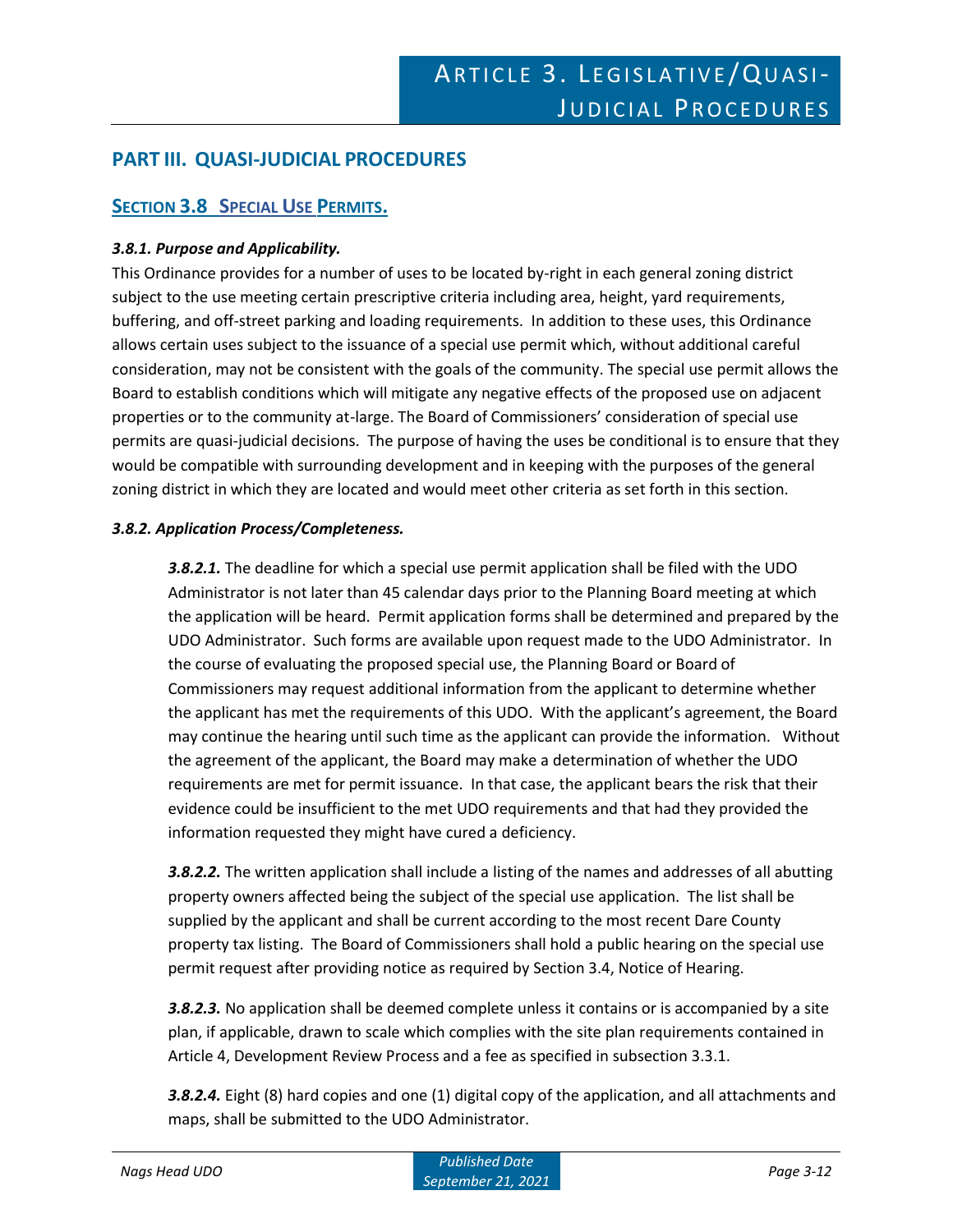#### *3.8.3. Planning Board Review and Comment.*

*3.8.3.1.* The Planning Board may, in its review, suggest reasonable conditions to the location, nature, and extent of the proposed use and its relationship to surrounding properties, parking areas, driveways, pedestrian and vehicular circulation systems, screening and landscaping, timing of development, and any other conditions the Planning Board may find appropriate. The conditions may include dedication of any rights-of-way or easements for streets, water, sewer, or other public utilities necessary to serve the proposed development.

*3.8.3.2.* The Planning Board shall forward its recommendation to the Board of Commissioners within 45 days of reviewing the application. If a recommendation is not made within 45 days, the application shall be forwarded to the Board of Commissioners without a recommendation from the Planning Board.

*3.8.3.3.* Review of the special use application by the Planning Board shall not be a quasi-judicial procedure. Comments of the Planning Board may be considered with other evidence submitted at the public hearing.

#### *3.8.4. Board of Commissioners Action.*

*3.8.4.1.* Board of Commissioners consideration of special use permits are quasi-judicial decisions approved by a simple majority vote. Quasi-judicial decisions must be conducted in accordance with Section 3.13, Procedures for Quasi-Judicial Hearings. For the purposes of this section, vacant positions on the Board of Commissioners and members who are disqualified from voting on a quasi-judicial matter shall not be considered "members of the Board" for calculation of the requisite majority.

*3.8.4.2*. Once the comments of the Planning Board have been made, or the 45-day period elapses without a recommendation, at the next regularly scheduled meeting of the Board of Commissioners, the Board of Commissioners shall consider the scheduling of a public hearing. Notice of the public hearing shall be as specified in Section 3.4, Notice of Hearing.

*3.8.4.3.* In approving an application for a special use permit in accordance with the principles, conditions, safeguards, and procedures specified herein, the Board of Commissioners may impose reasonable and appropriate conditions and safeguards upon the approval. Prior to the granting of any special use, the Board of Commissioners may require conditions and restrictions upon the establishment, location, construction, maintenance, and operation of the special use as is deemed necessary for the protection of the public interest and to secure compliance with the standards and requirements specified above. The reasons/justification for special conditions must be stated/tied to subsection 3.8.4.6. The petitioner will have a reasonable opportunity to consider and respond to any additional requirements prior to approval or denial by the Board of Commissioners, and the Board of Commissioners may request that the landowner and/or permit applicant provide consent to the imposition of any conditions in writing before considering any action. Violations of those conditions and safeguards, when made a part of the terms under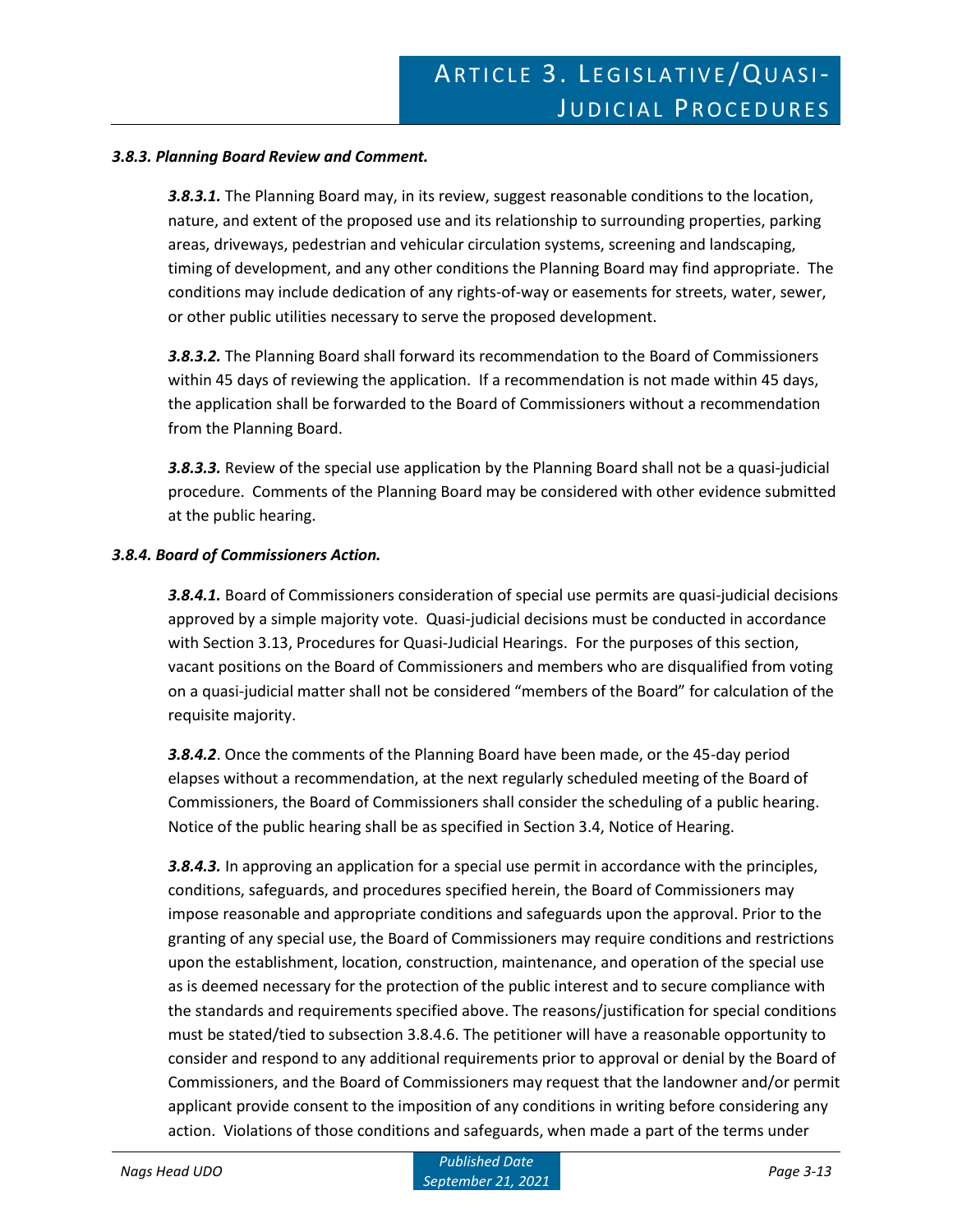which the special use permit is granted, shall be considered a violation of this Ordinance and shall be subject to Section 1.10, Violation of UDO Provisions of this Ordinance. The Board of Commissioners may prescribe a time limit within which the action for which the special use permit is required shall be begun or completed. Failure to comply within the time limit set shall void the special use permit.

*3.8.4.4.* If the Board of Commissioners does not prescribe a time limit for any part of such special use permit pursuant to subsection 3.8.4.3 of this section, then the time limitations prescribed in Section 4.15, Time Limitations for Site Plans, Zoning Permits, and Building Permits, or Section 3.6, Establishment of Vested Rights shall apply.

*3.8.4.5.* The applicant has the burden of producing competent and substantial evidence of facts establishing that the proposed development meets the requirements of subsection 3.8.4.6 below by a preponderance of the evidence.

*3.8.4.6.* The Board of Commissioners shall issue a special use permit if it has evaluated an application through a quasi-judicial process and determined that:

*3.8.4.6.1.* The use will not materially endanger the public health and safety if located where proposed and developed according to the plan as submitted.

*3.8.4.6.2.* The use, as proposed, will not overburden the firefighting capabilities and the municipal water supply capacity of the Town as such facilities and capabilities will exist on the completion date of the special use for which application is made.

*3.8.4.6.3.* The special use will be in harmony with the existing development and uses within the area in which it is to be located.

*3.8.4.6.4.* Adequate utilities, access roads, drainage, parking, or necessary facilities have been or are being provided.

*3.8.4.6.5.* Adequate measures have been or will be taken to provide ingress and egress so designed as to minimize traffic congestion in the public streets.

*3.8.4.7.* The Board of Commissioners may not attach additional conditions that modify or alter the specific requirements set forth in this Ordinance unless the development in question presents extraordinary circumstances that justify the variation from the specified requirements. Additionally, conditions imposed shall not include requirements for which the Town does not have authority under statute to regulate nor requirements for which the courts have held to be unenforceable if imposed directly by the local government, including, without limitation, taxes, impact fees, building design elements within the scope of G.S. 160D-702(b), driveway-related improvements in excess of those allowed in G.S. 136-18(29) and G.S. 160A-307, or other unauthorized limitations on the development or use of land.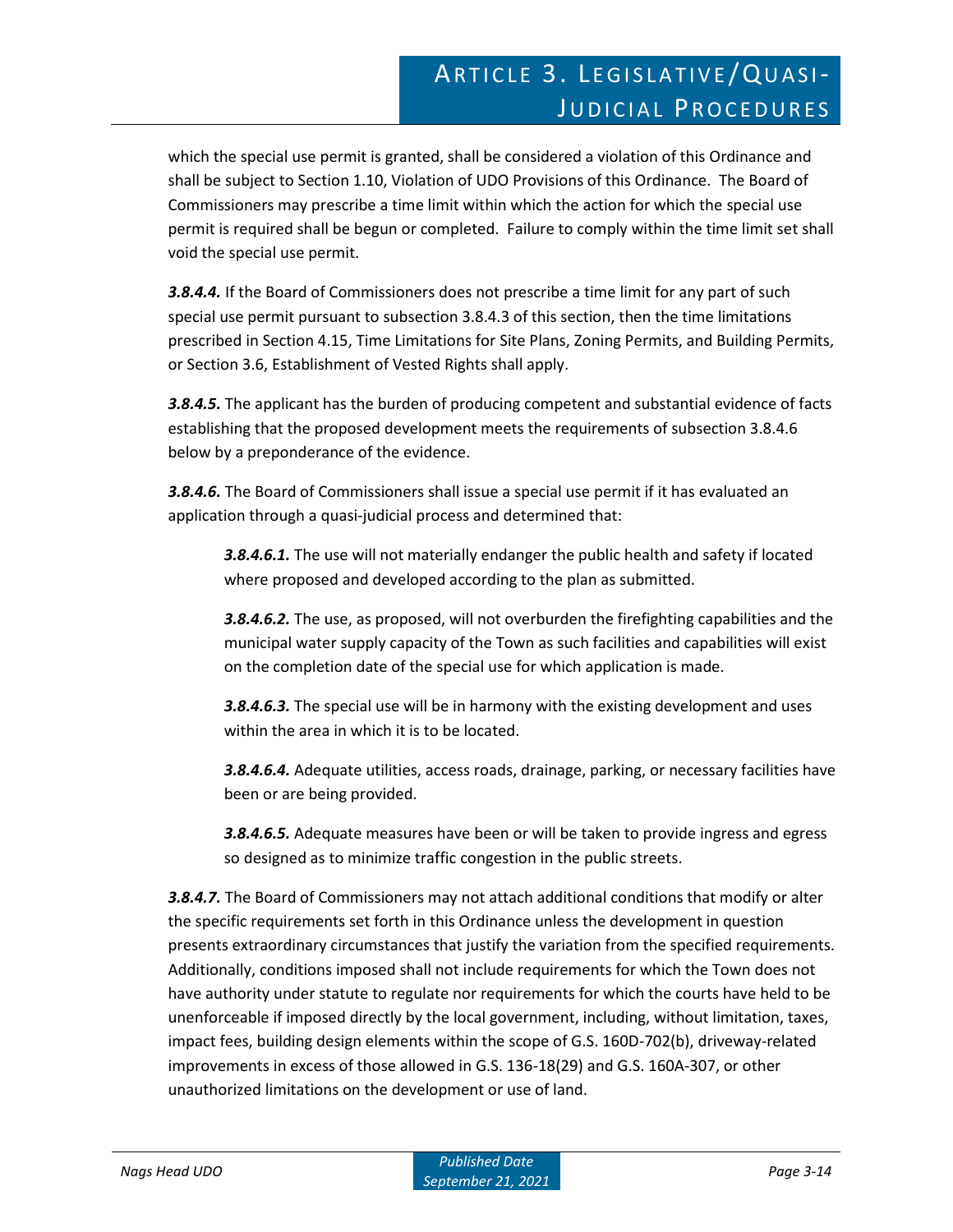### *3.8.5. Effect of Approval.*

If an application for a special use permit is approved by the Board of commissioners, the property shall be developed in accordance with the application to the extent not modified by the special use permit and the special use permit including any conditions placed upon the development.

#### *3.8.6. Binding Effect.*

Any special use permit shall be binding to the property included in the permit unless subsequently changed or amended by the Board of Commissioners. Uses subject to a special use permit and the conditions thereof may be temporarily modified pursuant to Section 4.11.5. and Section 6.4.6. in a manner that would not be in compliance with the issued special use permit; such temporary modification shall not constitute a modification or change of the special use permit pursuant to Section 3.8.8., Change in Special Use Permit.

#### *3.8.7. Certificate of Occupancy.*

No certificate of occupancy for a use listed as a special use shall be issued for any building or land use on a piece of property which has received a special use permit for the particular use unless the building is constructed or used, or the land is developed or used, in conformity with the special use permit approved by the Board of Commissioners. In the event that only a segment of a proposed development has been approved, the certificate of occupancy shall be issued only for that portion of the development constructed or used as approved.

#### *3.8.8. Change in Special Use Permit.*

Requests to modify or change a special use permit once it has been issued shall be presented in writing to the UDO Administrator, who shall then determine within ten (10) business days whether the change is a minor modification, or material, and therefore, a major modification; modifications involving a change in uses permitting or the density of overall development permitted shall not be determined to be minor modifications. Minor modifications may be approved by the UDO Administrator. Major changes must first be submitted, reviewed, and approved in accordance with subsections 3.8.3 and 3.8.4, including payment of a fee in accordance with the fee schedule approved by the Board of Commissioners.

### **SECTION 3.9 APPEALS OF ADMINISTRATIVE DECISIONS**

#### *3.9.1. Administrative Decisions.*

*3.9.1.1. Defined.* An appealable "administrative decision" is any final and binding order, requirement, or determination issued in writing by an administrative official charged with enforcement of this UDO. Administrative decisions include, but are not limited to: (i) permit issuance or denial, (ii) issuance of a notice of violation, warning citation, or civil citation or (iii) issuance of a formal interpretation of a provision of this UDO.

*3.9.1.2. Formal Interpretation.* Only formal interpretations issued in accordance with this subsection are subject to being appealed as an administrative decision. Any written or oral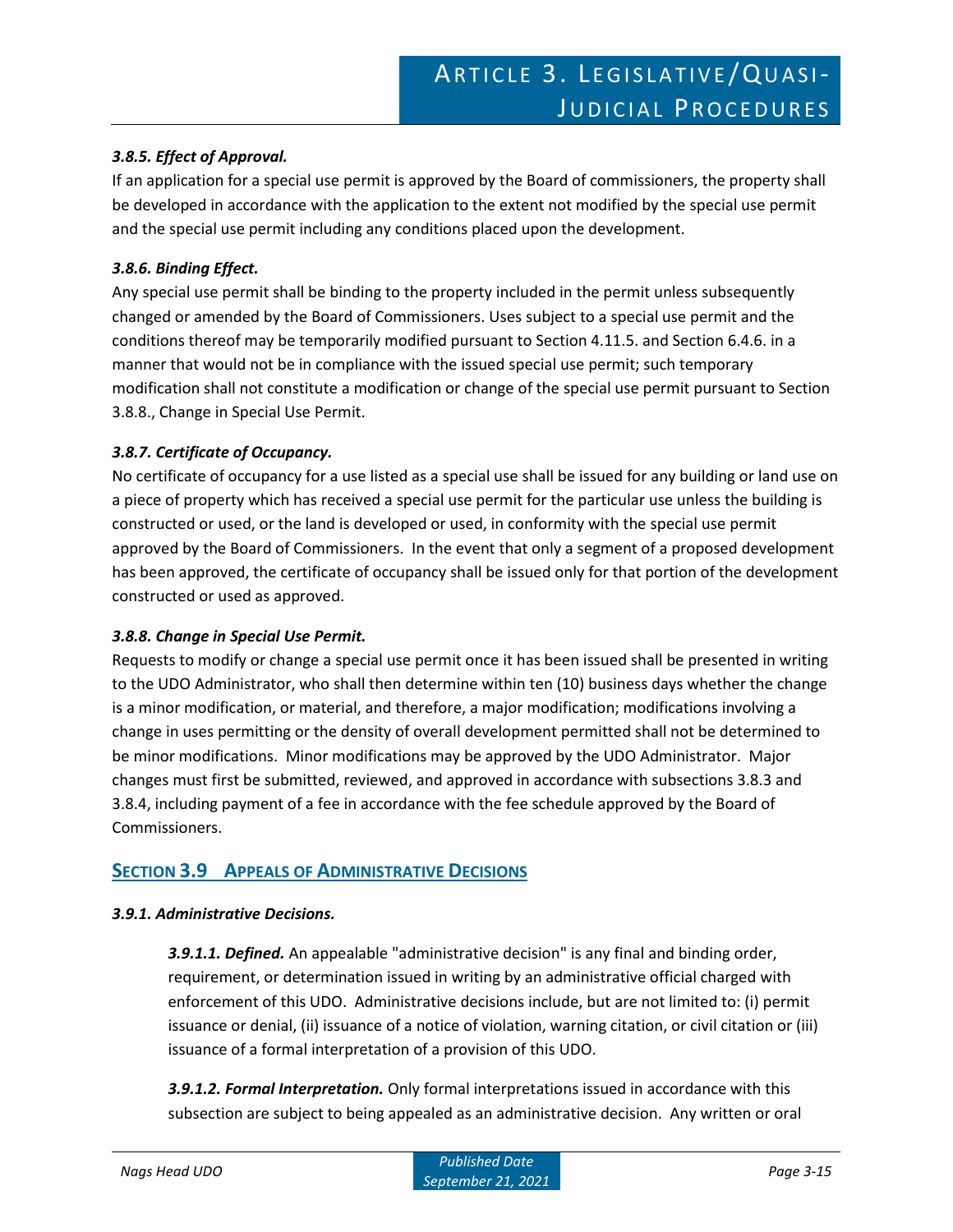interpretations that do not meet the strict requirements of this subsection are merely advisory and represent only the view, opinion or belief of the administrative official issuing them. Advisory interpretations have no binding force or effect and there is no right to appeal advisory interpretations to the board. There is no right to have an informal interpretation issued.

*3.9.1.2.1. Request.* Any person may request a formal interpretation of any provision of this UDO or of the location of zoning district boundary unassociated with a permit application or enforcement action. Such request must relate to a specific parcel of property, must be made in writing, must state all of the necessary facts to make the determination and must specifically state the ordinance provisions subject to the interpretation request. If the applicant for the formal interpretation is not the owner of the property, the applicant must certify that a copy of the request has been provided to the property owner.

*3.9.1.2.2. Response.* Only the UDO Administrator is authorized to issue a formal interpretation under this subsection. The UDO Administrator may in their discretion decide whether or not to respond to a request for a formal interpretation. A response to a request may only be made with the approval of the Town Manager. A response to a request is not a formal interpretation unless it is made in writing and includes a notation on its face that states "This is a Formal Unified Development Ordinance Interpretation."

*3.9.1.2.3. Notice.* Formal interpretations are not appealable under this subsection unless they include a certificate of service certifying that a copy of the formal interpretation has been provided to the Town Manager and the owner of the land subject to the interpretation if the applicant for the interpretation was not the owner of the land. The written notice shall be delivered by personal delivery, electronic mail, or by first-class mail.

*3.9.1.3. Notice of Decisions.* The official who made the decision shall give written notice to the owner of the property that is the subject of the decision and to the party who sought the decision, if different from the owner. The written notice shall be delivered by personal delivery, electronic mail, or by first-class mail. Landowners or applicants for a decision may provide for actual or constructive notice to persons who have standing to appeal the decision by acting in accordance with subsection 3.9.2.3.

### *3.9.2. Appeals of Administrative Decisions.*

The Board of Adjustment shall hear and decide appeals of administrative decisions of administrative officials charged with enforcement of this UDO and may hear appeals arising out of any other ordinance that regulates land use or development, pursuant to all of the following:

*3.9.2.1. Who May Appeal.* Any person who has standing under G.S. 160D-1402 or the Town may appeal an administrative decision to the Board of Adjustment. Any other party who has such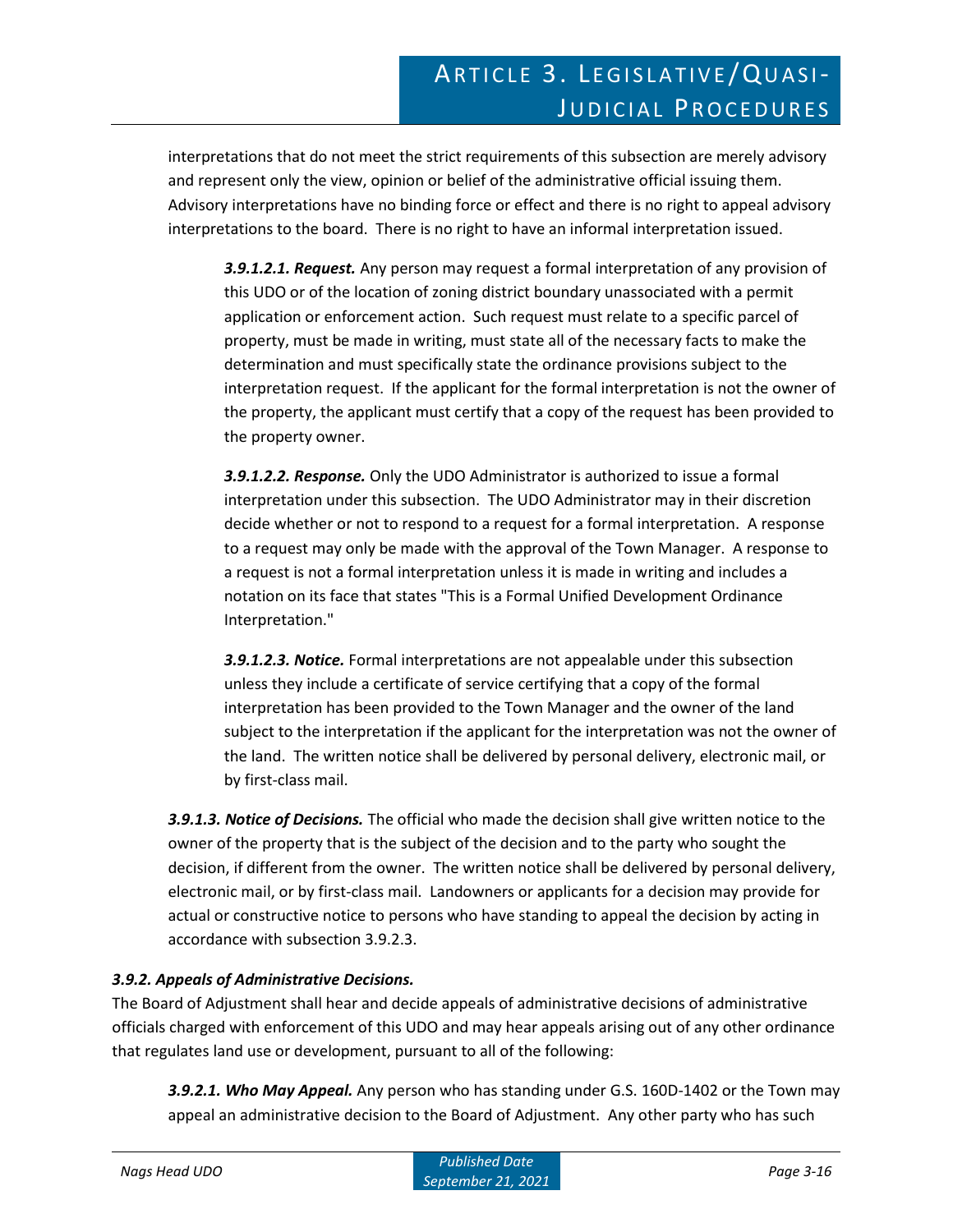standing may also intervene in an existing appeal by filing a written request to do so with the Town Clerk prior to the expiration of that party's time to appeal under subsection 3.9.2.3 or within 10 days of receiving actual or constructive notice of the appeal, whichever is later. If the property subject to the appeal is owned by someone other than the applicant, the owner of the property is considered a party to the proceeding without intervention.

*3.9.2.2. Form of Appeal.* An appeal is taken by filing a notice of appeal with the Town Clerk. The notice of appeal shall state the grounds for the appeal. Each notice of appeal shall include a listing of the names and addresses of all of the persons listed in subsection 3.4.3.1 who are entitled to receive notice. The list shall be supplied by the appellant and shall be current according to the most recent property tax listing as filed in the office of the Dare County Tax Department.

*3.9.2.3. Time to Appeal.* The owner or other party shall have 30 days from receipt of the written notice of the decision within which to file an appeal. Any other person with standing to appeal shall have 30 days from receipt from any source of actual or constructive notice of the decision within which to file an appeal. In the absence of evidence to the contrary, notice given pursuant to G.S. 160D-403(b) by firstclass mail is deemed received on the third business day following deposit of the notice for mailing with the United States Postal Service. It shall be conclusively presumed that all persons with standing to appeal have constructive notice of the decision from the date a sign containing the words "Zoning Decision" or "Subdivision Decision" in letters at least six inches high and identifying the means to contact an official for information about the decision is prominently posted on the property that is the subject of the decision, provided the sign remains on the property for at least 10 days. Posting of signs is not the only form of constructive notice. Any such posting shall be the responsibility of the landowner or applicant. Verification of the posting shall be provided to the official who made the decision. Absent an ordinance provision to the contrary, posting of signs shall not be required.

*3.9.2.4. Duties of Official Who Made Decision.* No less than one week before an appeal is to be heard, the official who made the decision being appealed shall transmit to the Board all documents and exhibits constituting the record upon which the action appealed from is taken. The official shall also provide a copy of the record to the appellant and to the owner of the property that is the subject of the appeal if the appellant is not the owner. The official who made the decision or the person currently occupying that position if the decision-maker is no longer employed by the local government, shall be present at the evidentiary hearing as a witness.

*3.9.2.5. Stay Pending Appeal.* An appeal of a notice of violation or other enforcement order stays enforcement of the action appealed from and accrual of any fines assessed unless the official who made the decision certifies to the Board after notice of appeal has been filed that because of the facts stated in an affidavit: (i) a stay would cause imminent peril to life or property or (ii) because the violation is transitory in nature, a stay would seriously interfere with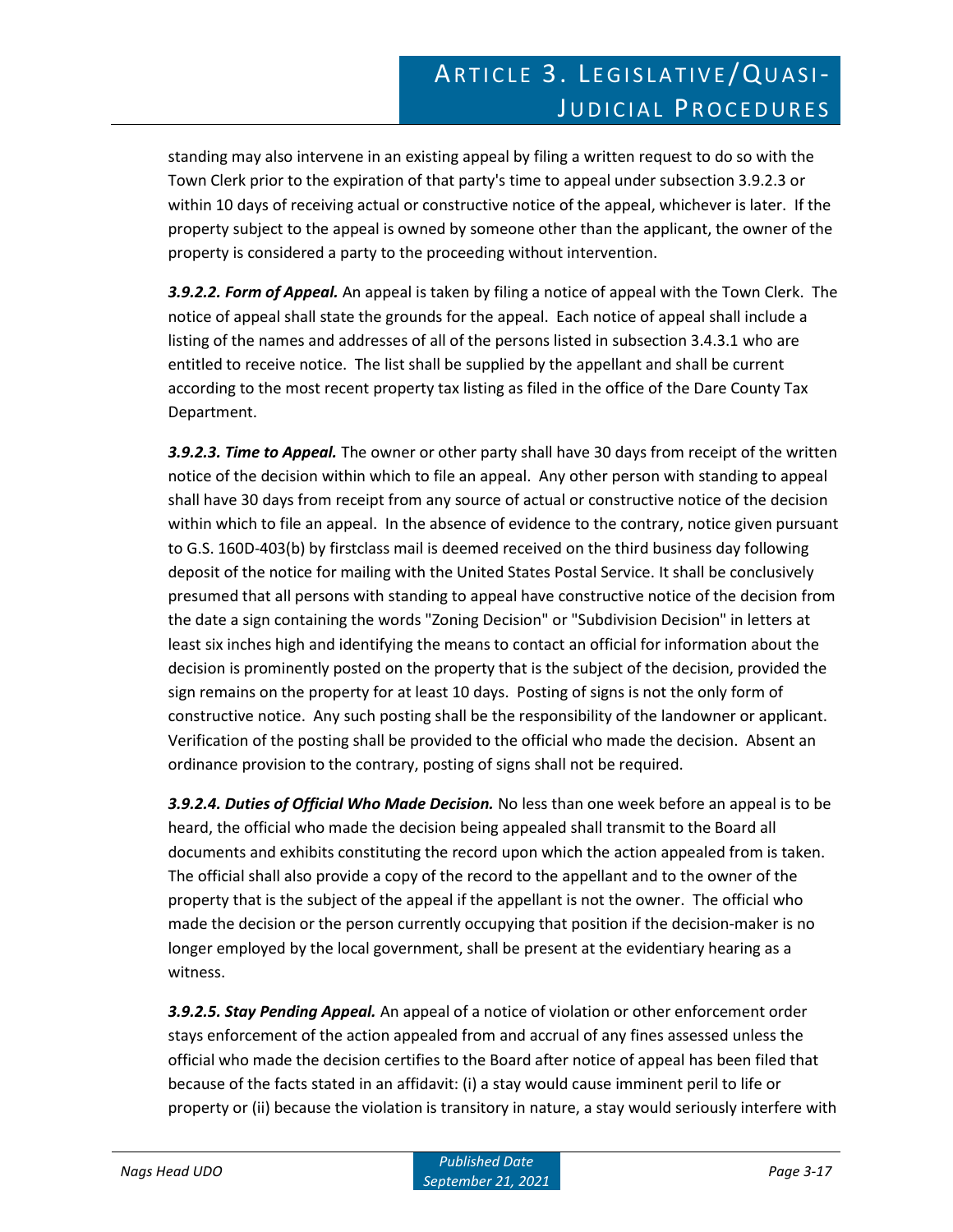enforcement of the UDO. In that case, enforcement proceedings shall not be stayed except by a restraining order, which may be granted by a court. If enforcement proceedings are not stayed, the appellant may file with the official a request for an expedited hearing of the appeal, and the Board shall meet to hear the appeal within 15 days after such a request is filed. Notwithstanding the foregoing, appeals of decisions granting a development approval or otherwise affirming that a proposed use of property is consistent with the UDO shall not stay the further review of an application for development approvals to use such property; in these situations the appellant or local government may request and the Board may grant a stay of a final decision of development approval applications including building permits affected by the issue being appealed.

*3.9.2.6. Timing of Hearing.* Subject to the provisions of subsection 3.9.2.5 of this section, the Board shall hear and decide the appeal within a reasonable time.

*3.9.2.7. Appeals in the Nature of Certiorari.* When hearing an appeal from a UDO provision that requires the appeal be heard in the nature of certiorari, the hearing shall be based on the record below and the scope of review shall be as provided in NCGS 160D-1402.

*3.9.2.8. Alternative Dispute Resolution.* The Town and other parties to an appeal may agree to mediation in accordance with the applicable rules for mediated settlement conferences in Superior Court. If the parties agree to mediation, a hearing on the merits of the matter will be delayed until the regular board meeting following the mediation.

*3.9.2.9. Authority of the Board.* The Board may reverse or affirm, wholly or partly, or may modify the decision appealed from and shall make any order, requirement, decision, or determination that ought to be made. The Board shall have all the powers of the official who made the decision.

*3.9.2.10. Hearing on Appeal.* The appellant shall not be limited at the hearing to matters stated in the notice of appeal. If any party or the Town would be unduly prejudiced by the presentation of matters not presented in the notice of appeal, the Board shall continue the hearing.

# **SECTION 3.10 VARIANCES**

### *3.10.1. Standards for Granting a Variance.*

When unnecessary hardships would result from carrying out the strict letter of this UDO, the Board of Adjustment shall vary any of the provisions of the UDO upon a showing of all of the following:

*3.10.1.1.* Unnecessary hardship would result from the strict application of the UDO. It shall not be necessary to demonstrate that, in the absence of the variance, no reasonable use can be made of the property.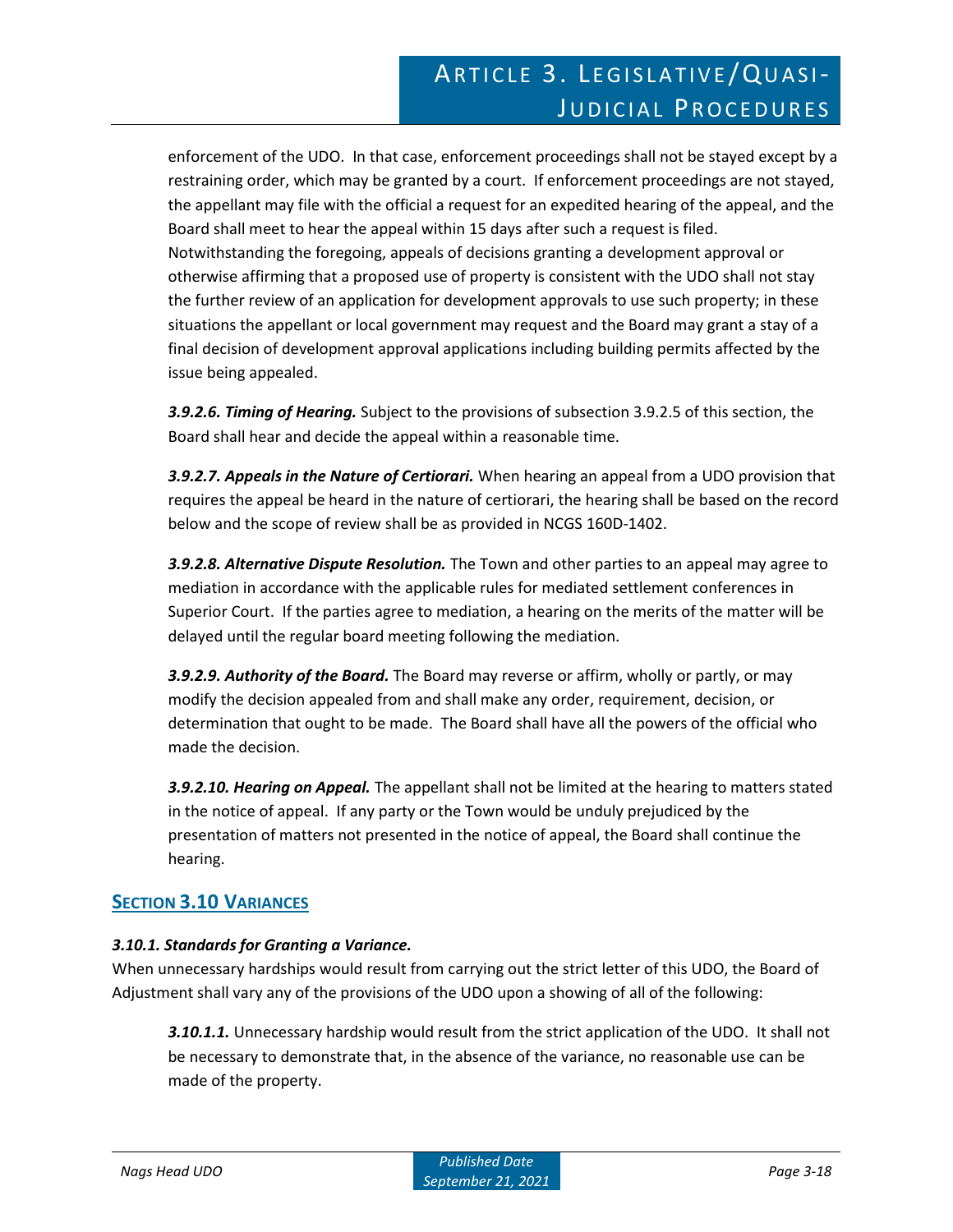*3.10.1.2.* The hardship results from conditions that are peculiar to the property, such as location, size, or topography. Hardships resulting from personal circumstances, as well as hardships resulting from conditions that are common to the neighborhood or the general public, may not be the basis for granting a variance. A variance may be granted when necessary and appropriate to make a reasonable accommodation under the Federal Fair Housing Act for a person with a disability.

*3.10.1.3.* The hardship did not result from actions taken by the applicant or the property owner. The act of purchasing property with knowledge that circumstances exist that may justify the granting of a variance shall not be regarded as a self-created hardship.

*3.10.1.4.* The requested variance is consistent with the spirit, purpose, and intent of the ordinance, such that public safety is secured, and substantial justice is achieved.

*3.10.2.* Under no circumstances shall the Board of Adjustment grant a variance to allow a use either expressly or by implication not permissible under the terms of this UDO in the district involved.

*3.10.3.* Appropriate conditions may be imposed on any variance, provided that the conditions are reasonably related to the variance. Violation of such conditions shall be deemed a violation of this UDO and punishable under Section 1.10, Violation of UDO Regulations.

**3.10.4.** A variance that is granted shall be the minimum variance that will resolve the unnecessary hardship resulting from the strict application of this UDO to the land, building or structure.

*3.10.5.* No nonconforming use of neighboring lands, structures or buildings in the same district, and no permitted use of lands, structures or buildings in other districts shall be considered grounds for the issuance of a variance.

### *3.10.6. Application Requirements.*

Each application for a variance must be in writing, accompanied by any associated administrative fee and shall include all of the following information:

**3.10.6.1.** A listing of the specific section(s) and subsection(s) of this UDO that the applicant is seeking to vary.

*3.10.6.2.* For each provision, the applicant is requesting to vary, a listing of how the provision applies to the property without the requested variance and how the applicant proposes the provision should be varied.

*3.10.6.3.* A description of how the property can be used without the requested variance compared with how it could be used with the requested variance.

*3.10.6.4.* A description of the unnecessary hardship which results from the strict application of this UDO.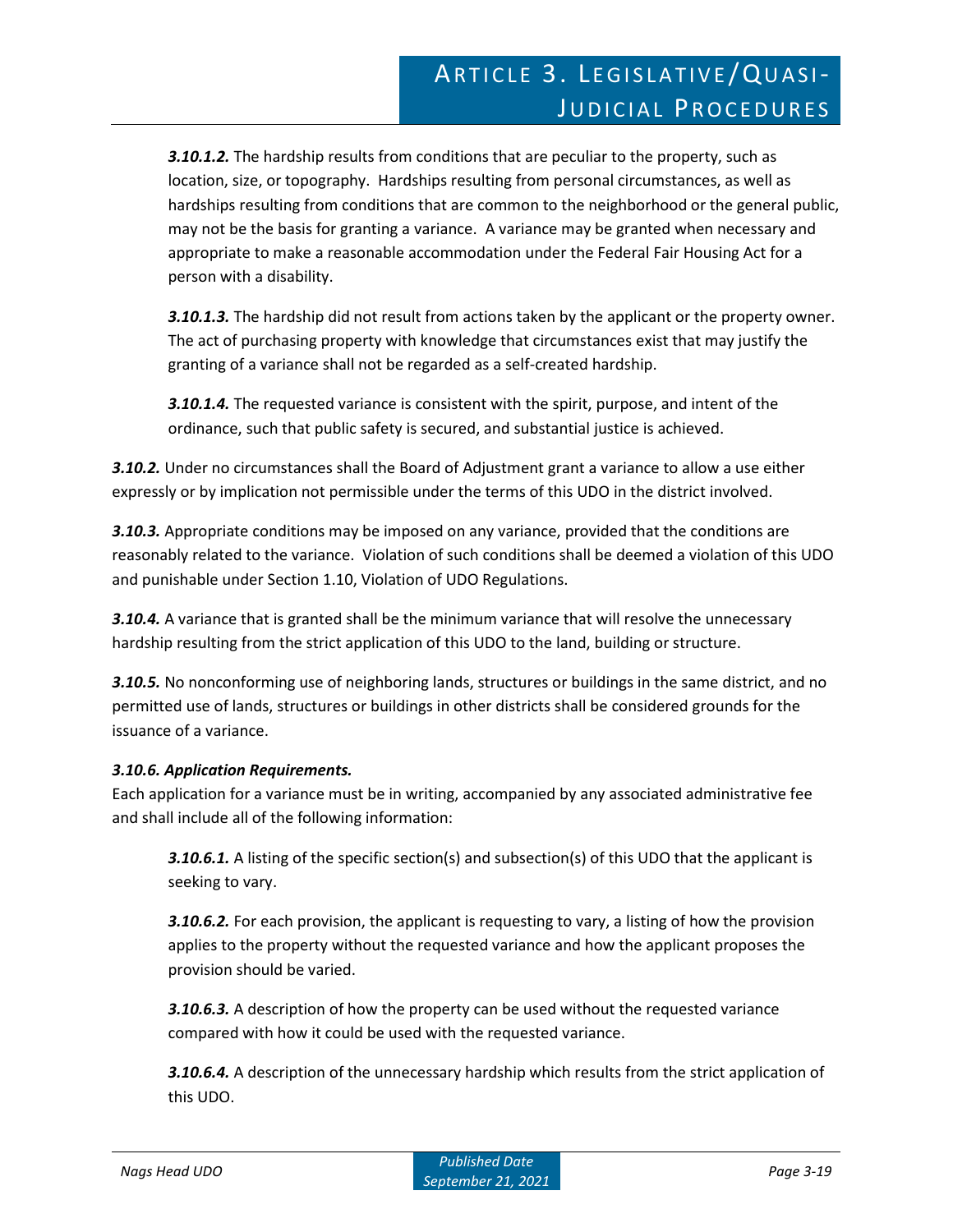*3.10.6.5.* A description of the conditions that are peculiar to the property, such as location, size, or topography which cause the unnecessary hardship.

*3.10.6.6.* A certification that the hardship did not result from actions taken by the applicant or the property owner other than the act of purchasing property with knowledge that circumstances exist requiring a variance.

*3.10.6.7.* A narrative explaining how the requested variance is consistent with the spirit, purpose, and intent of this UDO, such that public safety is secured, and substantial justice is achieved.

*3.10.6.8.* A certification that the requested variance, if granted, will not allow an increase or extension of an existing nonconforming structure or use of land.

*3.10.6.9.* A certification that the requested variance, if granted, will not allow a use of the land otherwise prohibited in the applicable zoning district to occur on the property.

*3.10.6.10.* A listing of the names and addresses of all of the persons listed in subsection 3.4.3.1 who are entitled to receive notice. The list shall be supplied by the applicant and shall be current according to the most recent property tax listing as filed in the Dare County Tax Department.

*3.10.7.* In addition to the foregoing requirements, when considering a variance from Article 11, Part III, Flood Damage Prevention, the Board shall follow the additional provisions of such article.

### *3.10.8. Amendments.*

The owner of land which has been granted a variance may apply for an amendment to the previously granted variance. All of the standards for granting a variance shall apply to the consideration of an amendment to an existing variance. An amendment may only be granted if:

*3.10.8.1.* The circumstances on the property have substantially changed since the time of the granting of the prior variance in such a way that the use of the property in accordance with prior variance is itself an unnecessary hardship; or

*3.10.8.2.* The amendment requested will be equal to or less of a variance than the previously granted variance.

# **SECTION 3.11 BURDEN OF PROOF IN APPEALS AND VARIANCES**

*3.11.1.* When an appeal is taken to the Board of Adjustment in accordance with Section 3.9, Appeals of Administrative Decision, the burdens of production, persuasion and proof for all quasi-judicial decisions of the board lie with the applicant or appellant seeking such a decision.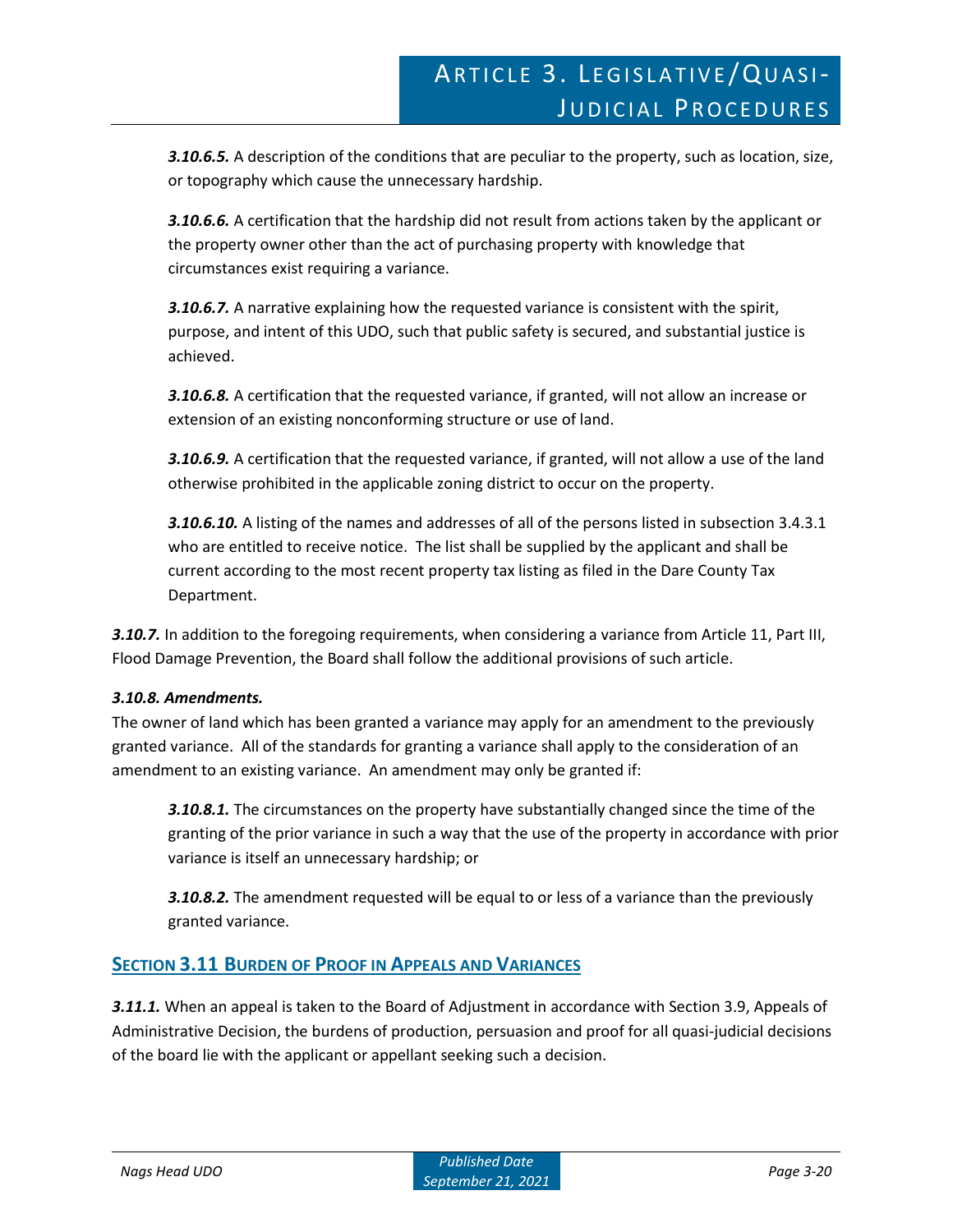# **SECTION 3.12 BOARD OF ADJUSTMENT ACTION/VOTING**

The concurring vote of four-fifths majority of the Board of Adjustment shall be necessary to grant a variance. A majority of the members shall be required to decide any other quasi-judicial matter or to determine an appeal made in the nature of certiorari. For the purposes of this subsection, vacant positions on the Board and members who are disqualified from voting on a quasi-judicial matter shall not be considered members of the board for calculation of the requisite majority if there are no qualified alternates available to take the place of such members.

# **SECTION 3.13 PROCEDURES FOR QUASI-JUDICIAL HEARINGS.**

*3.13.A Administrative Materials.* The administrator or staff to the board shall transmit to the board all applications, reports and written materials relevant to the matter being considered. The administrative materials may be distributed to the members of the board prior to the hearing if at the same time they are distributed to the board a copy is also provided to the appellant or applicant and to the landowner if that person is not the appellant or applicant. The administrative materials shall become a part of the hearing record. The administrative materials may be provided in written or electronic form. Objections to inclusion or exclusion of administrative materials may be made before or during the hearing. Rulings on unresolved objections shall be made by the board at the hearing.

#### *3.13.1. Evidence/Presentation of Evidence.*

*3.13.1.1. Applicability.* The provisions of this section apply to all hearings for which a notice is required by Section 3.4, Notice of Hearing.

*3.13.1.2. Oaths.* All persons who intend to present evidence to the decision-making board shall be sworn in. The Chair of the Board, any member acting as Chair, the Clerk to the Board, and public notaries are authorized to administer oaths to witnesses in any matter coming before the Board. Any person who, while under oath during a proceeding before the decision-making board, willfully swears falsely is guilty of a Class 1 misdemeanor.

*3.13.1.3. Competent Evidence.* All findings and conclusions necessary to the issuance or denial of the requested permit or appeal (necessary findings) shall be based upon competent, substantial evidence. The term "competent evidence," as used in this subsection, shall not preclude reliance by the decision-making board on evidence that would not be admissible under the rules of evidence as applied in the trial division of the General Court of Justice if (1) the evidence was admitted without objection or (2) the evidence appears to be sufficiently trustworthy and was admitted under such circumstances that it was reasonable for the decisionmaking board to rely upon it. The term "competent evidence," as used in this subsection, shall not be deemed to include the opinion testimony of lay witnesses as to any of the following:

*3.13.1.3.1.* The use of property in a particular way would affect the value of other property.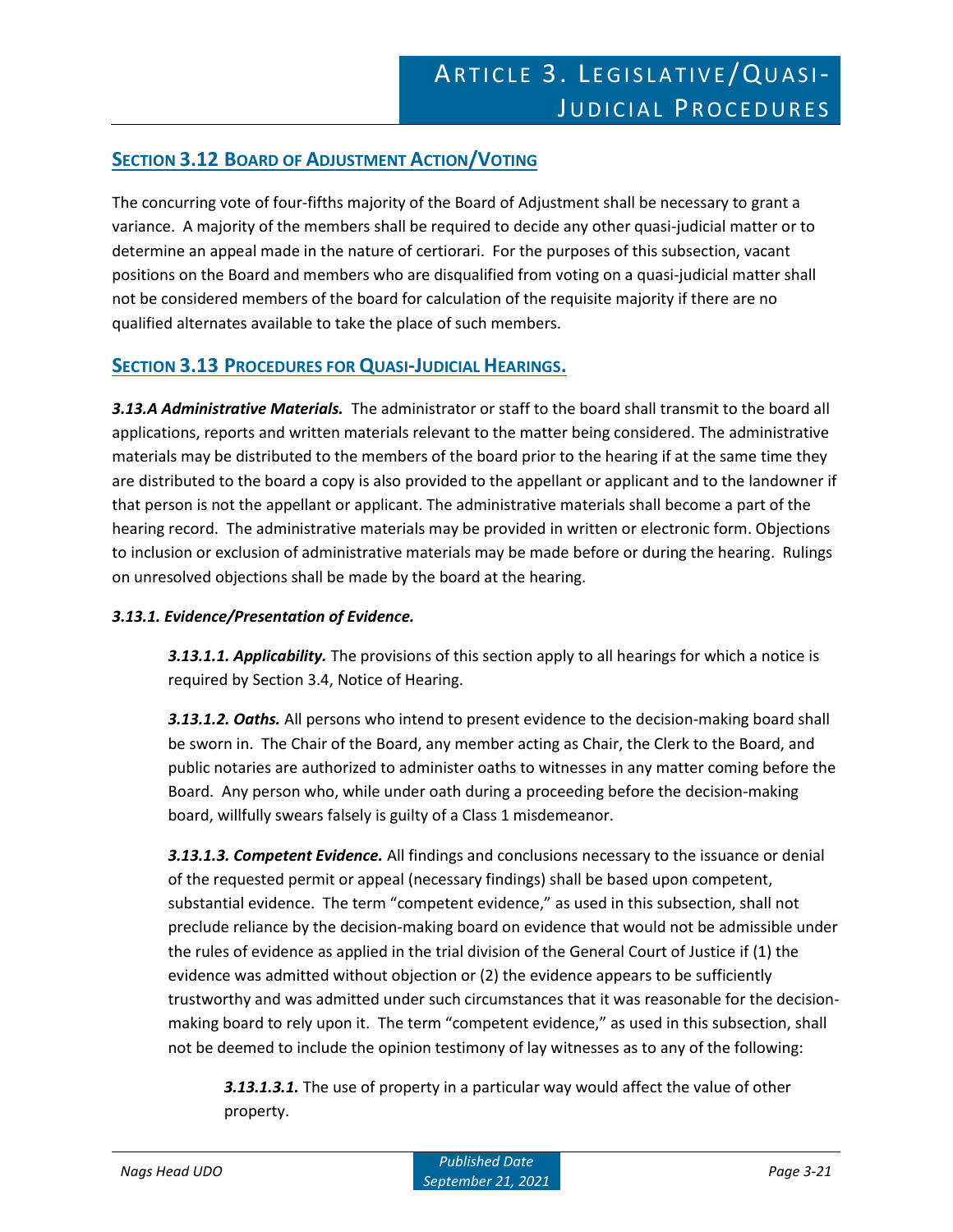*3.13.1.3.2.* The increase in vehicular traffic resulting from a proposed development would pose a danger to the public safety.

*3.13.1.3.3.* Matters about which only expert testimony would generally be admissible under the rules of evidence.

**3.13.1.3A Presentation of Evidence.** The applicant, the Town, and any person who would have standing to appeal the decision under G.S. 160D-14-2(d) shall have the right to participate as a party at the evidentiary hearing. Other witnesses may present competent, material, and substantial evidence that is not repetitive as allowed by the board.

Objections regarding jurisdictional and evidentiary issues, including but not limited to, the timeliness of an appeal or the standing of a party, may be made to the board. The board chair shall rule on any objections and the chair's rulings may be appealed to the full board. These rulings are also subject to judicial review pursuant to G.S. 160-14-2. Objections based on jurisdictional issues may be raised for the first time on judicial review.

*3.13.1.3B Appearance of Official, new issues*. The official who made the decision or the person currently occupying that position if the decision-maker is no longer employed by the Town, shall be present at the evidentiary hearing as a witness. The appellant shall not be limited at the hearing to matters stated in a notice of appeal. If any party or the Town would be unduly prejudiced by the presentation of matters not presented in the notice of appeal, the board shall continue the hearing.

*3.13.1.4. Other Requirements.* The entirety of a quasi-judicial hearing and deliberation shall be conducted in open session. Parties to a quasi-judicial hearing have reasonable and typical due process rights of parties to administrative and judicial proceedings, including, but not limited to present evidence, to call witnesses, to cross examine witnesses, to object to evidence, to make appropriate motions, and make appropriate arguments. This does not preclude the decisionmaking body from entering into a justifiable closed session pursuant to NC GS 143-318.11.

*3.13.1.5. Subpoenas.* The board making a quasi-judicial decision under this Chapter through the Chair, or in the Chair's absence, anyone acting as the Chair may subpoena witnesses and compel the production of evidence. To request issuance of a subpoena, the applicant, the local government, and any persons with standing under NCGS 160D-1402 may make a written request to the Chair explaining why it is necessary for certain witnesses or evidence to be compelled. The Chair shall issue requested subpoenas he or she determines to be relevant, reasonable in nature and scope, and not oppressive. The Chair shall rule on any motion to quash or modify a subpoena. Decisions regarding subpoenas made by the Chair may be immediately appealed to the full decision-making board. If a person fails or refuses to obey a subpoena issued pursuant to this subsection, the decision-making board or the party seeking the subpoena may apply to the General Court of Justice for an order requiring that its subpoena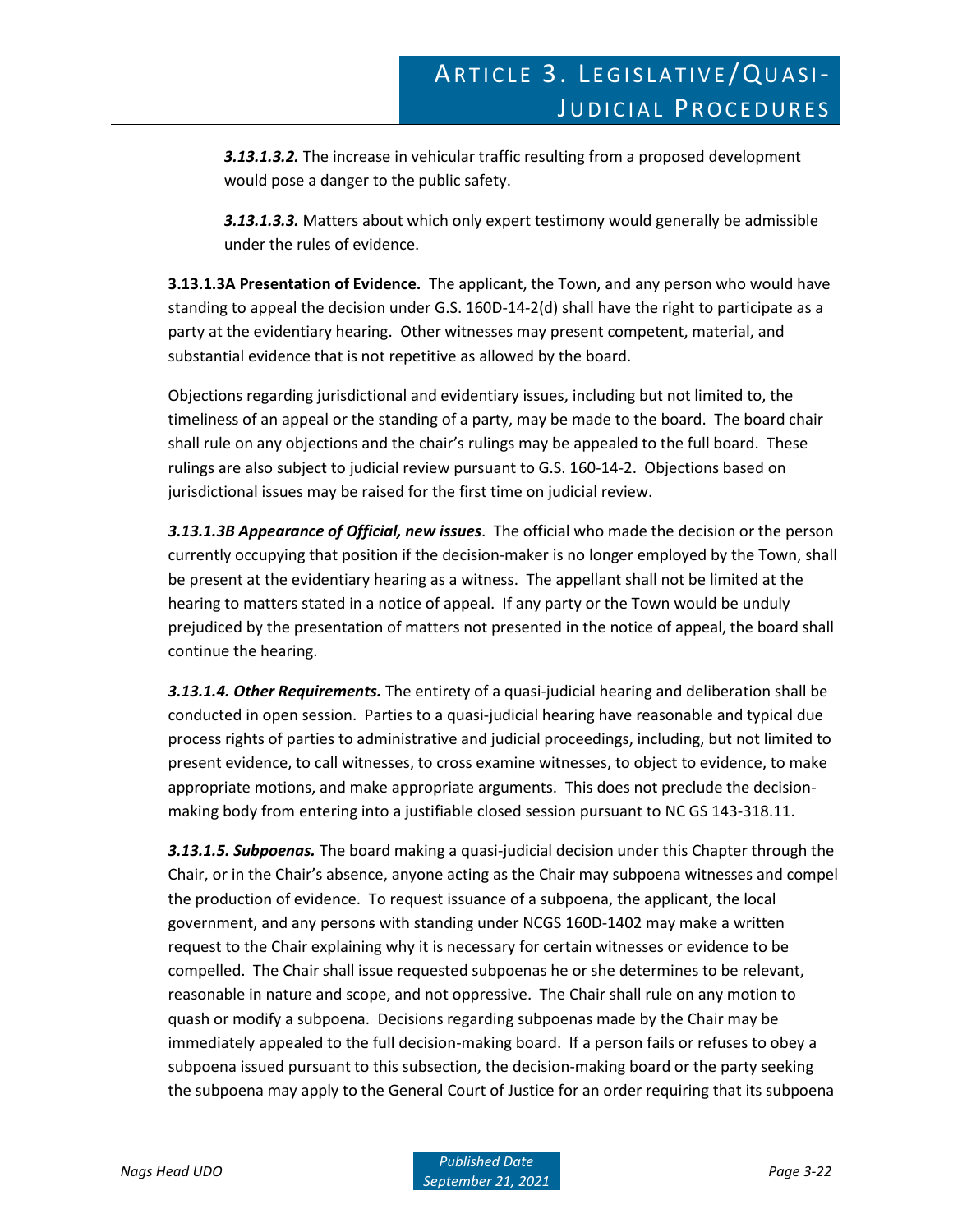be obeyed, and the court shall have jurisdiction to issue these orders after notice to all property parties.

#### *3.13.2. Continuances.*

The decision-making board may grant a continuance to any party for good cause shown or upon the Board's own motion. Requests for continuances should be made in writing but may be made orally at a meeting of the Board. The Board Chair may grant a continuance request prior to a meeting if the applicant or appellant makes a written request showing good cause. The Chair may always defer ruling on such a request to allow for the decision to be made by the Board.

*3.13.2.1. Good Cause.* Good cause for a continuance includes, but is not limited to: (i) the official issuing the decision subject to an appeal is unavailable; (ii) there is insufficient membership of the board seated and present to hear a matter; or (iii) if any party or the Town would be unduly prejudiced by the presentation of matters not presented in a notice of appeal.

*3.13.2.2. Re-notification Fees.* If notices of hearing have already been issued, the party granted a continuance is responsible for the administrative costs of noticing an additional hearing if such costs are incurred.

#### *3.13.3. Modification of Application at Hearing.*

*3.13.3.1.* In response to questions or comments made in sworn testimony at the hearing, the applicant may agree to modify the application, including the plans and specifications submitted.

*3.13.3.2.* Unless such modifications are so substantial or extensive that the decision-making board cannot reasonably be expected to perceive the nature and impact of the proposed changes without revised plans before it, the decision-making board may approve the application with the stipulation that the permit will not be issued until plans reflecting the agreed upon changes are submitted to the UDO Administrator.

#### *3.13.4. Record.*

*3.13.4.1.* A record shall be made of all hearings required by Section 3.3, Public Hearing Required, and such recordings shall be kept as provided by state law. Minutes shall also be kept of all such proceedings. A transcript may be made but is not required.

*3.13.4.2.* All documentary evidence, including any exhibits, presented at a hearing as well as all other types of physical evidence shall be made a part of the record of the proceedings and shall be kept by the Town in accordance with NCGS 160D-1402.

#### *3.13.5. Quasi-Judicial Decision.*

Each quasi-judicial decision shall be reduced to writing and reflect the board's determination of contested facts and their application to the applicable standards. The Board shall determine contested facts and make its decision within a reasonable time. A reasonable time in which to issue an oral